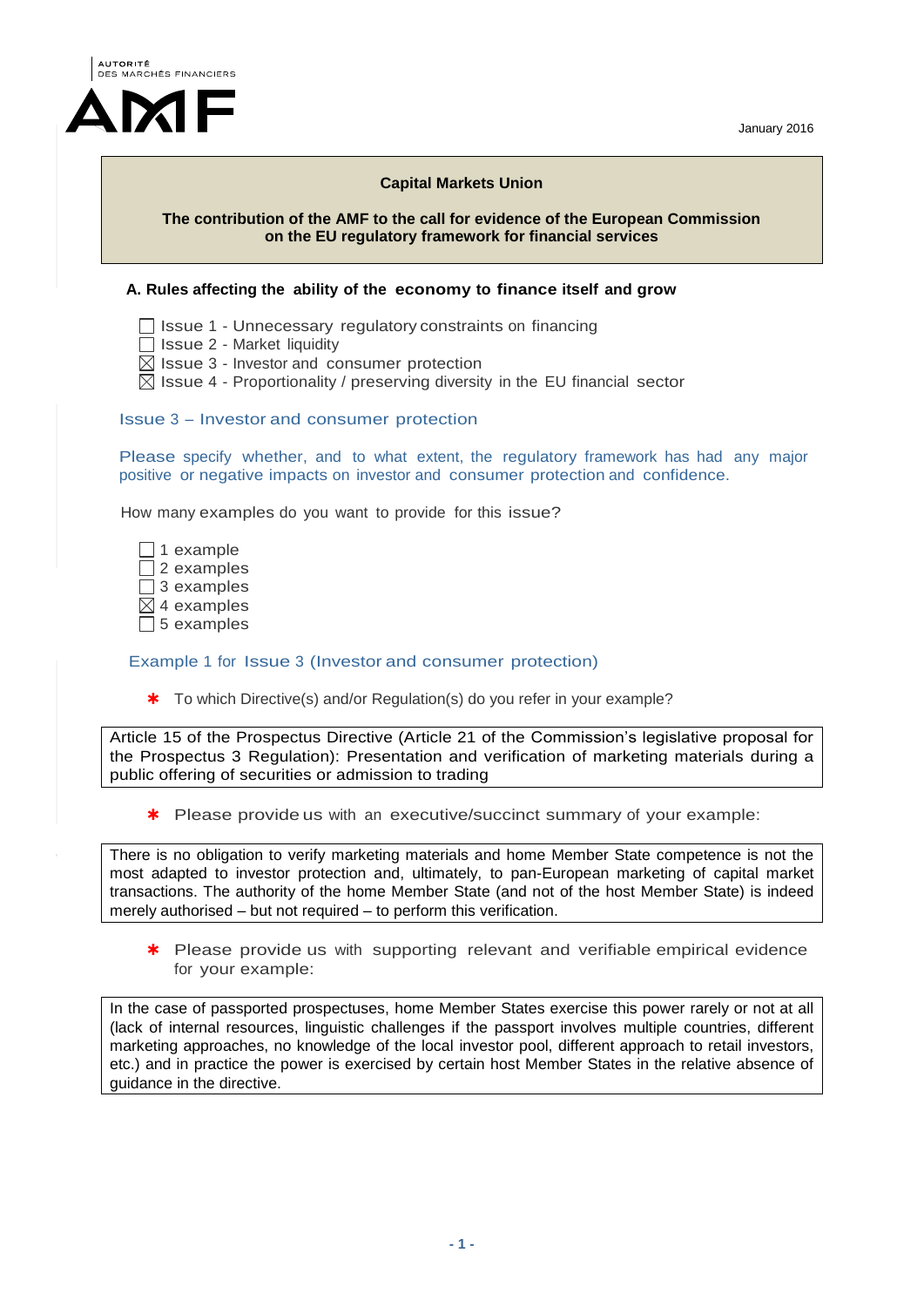

It is important that the future Prospectus 3 Regulation enshrines a principle of host Member State control over marketing materials that does not prevent the passport from functioning properly. The host Member State is indeed in a better position to judge whether these materials are suited to the behaviour and local investment habits, particularly retail investors. Similarly, the language in these materials can constitute a true obstacle to the exercise of a control by the home Member State.

Example 2 for Issue 3 (Investor and consumer protection)

\* To which Directive(s) and/or Regulation(s) do you refer in your example?

MiFID, Article 34: Allow EU firms to provide services throughout the Union.

\* Please provide us with an executive/succinct summary of your example:

Certain market participants obtain their authorisation in one country and provide services almost exclusively in other countries, tying up the home country's monitoring and supervision capabilities.

\* Please provide us with supporting relevant and verifiable empirical evidence for your example:

Misselling can be difficult to sanction in the host country.

 $*$  If you have suggestions to remedy the issue(s) raised in your example, please make them here:

Improve oversight of cross-border marketing by assigning clear jurisdiction to the authority of the country in which the product is sold.

Example 3 for Issue 3 (Investor and consumer protection)

\* To which Directive(s) and/or Regulation(s) do you refer in your example?

MiFID and MiFID 2

\* Please provide us with an executive/succinct summary of your example:

Platforms that are easily authorised in certain countries but that do not respect regulations. Example: no real suitability test, impossibility for clients to recover their funds. Investor protection is thus not adequately ensured.

\* Please provide us with supporting relevant and verifiable empirical evidence for your example:

There are significant risks in terms of investor protection. Investors incur heavy losses, sometimes their entire investment, without prior knowledge of the risks involved. In some cases, they invested the larger part of their savings. An AMF study on contracts for difference and Forex shows that 9 out of 10 clients lose money (in the case of regulated entities physically present in France). With respect to nonregulated entities and regulated entities with no physical presence in France, operating under the freedom or providing services regime, it is conceivable that nearly 100% of clients lose money.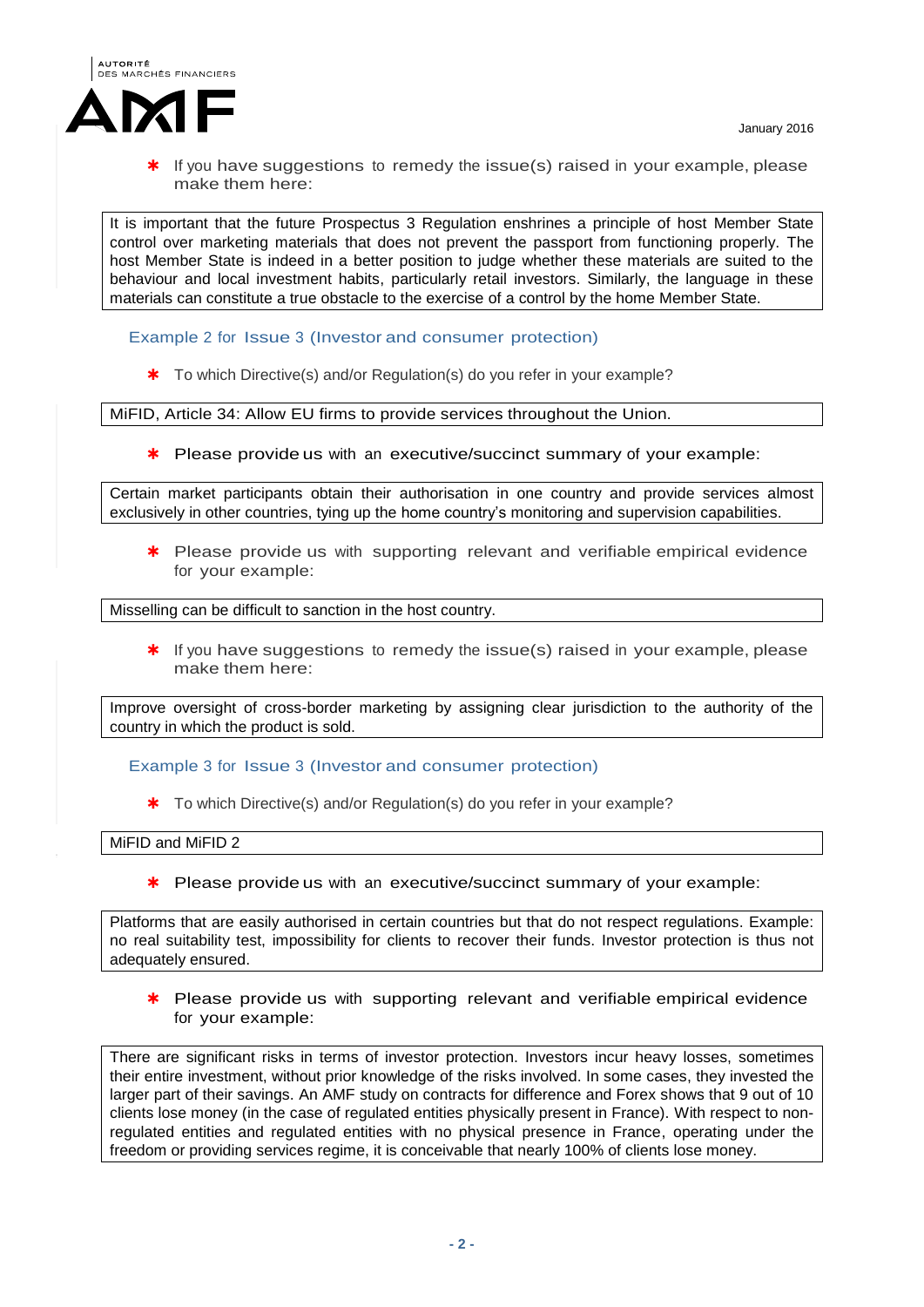

ESMA's intervention in order to harmonise the implementation of regulation.

Example 4 for Issue 3 (Investor and consumer protection)

\* To which Directive(s) and/or Regulation(s) do you refer in your example?

Undertakings for Collective Investment in Transferable Securities (UCITS)

\* Please provide us with an executive/succinct summary of your example:

Currently, each national competent authority ("NCA") is able to carry out the supervision of marketing documents of investment funds marketed in their jurisdiction taking into account its internal structure and the specificities of its market players, by checking these documents either on ex-ante (potentially with a formal approval given) and/or on ex-post basis.

\* Please provide us with supporting relevant and verifiable empirical evidence for your example:

A potential change to the current system that would deprive host NCAs of the capacity to supervise the marketing documents of investment funds marketed on their territory would:

- Harm the host NCAs' capacity to accomplish their mission to ensure investor protection;
- Entail significant additional costs and operational challenges for the NCAs and indirectly for the market players that they supervise; and
- Force home NCAs to assume responsibilities for ensuring a safe and proper marketing of funds whereas they do not benefit from the adequate knowledge to maintain the current level of supervision in this area.
	- \* If you have suggestions to remedy the issue(s) raised in your example, please make them here:

These different elements imply that the host authority must have the power to supervise marketing material.

Issue 4 – Proportionality / preserving diversity in the EU financial sector

Are EU rules adequately suited to the diversity of financial institutions in the EU? Are these rules adapted to the emergence of new business models and the participation of non-financial actors in the market place? Is further adaptation needed and justified from a risk perspective? If so, which, and how?

How many examples do you want to provide for this issue?

 $\Box$  1 example  $\boxtimes$  2 examples  $\Box$  3 examples  $\Box$  4 examples  $\Box$  5 examples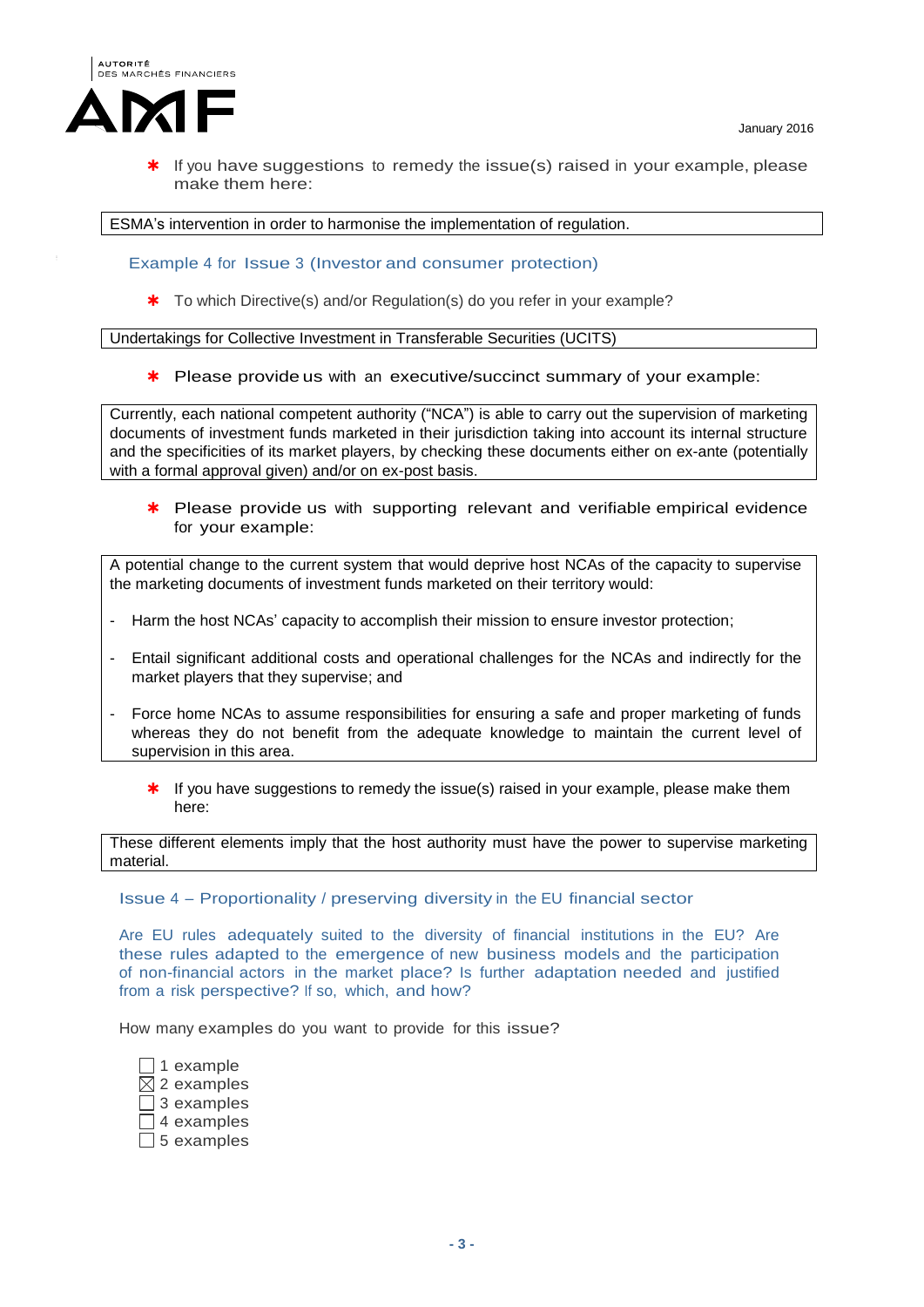



## Example 1 for Issue 4 (Proportionality / preserving diversity in the EU financial sector)

\* To which Directive(s) and/or Regulation(s) do you refer in your example

# UCITS V Directive (2014/91/EU) and AIFM Directive (2011/61/EU)

The UCITS V and AIFM Directives contain provisions on managers' compensation designed to ensure that their interests are aligned with those of investors whose funds they manage. The guidelines on remuneration policies that apply to alternative investment fund managers (2013/232), adopted in accordance with the AIFM Directive, offer some leeway for the smallest entities after an assessment of a number of proportionality criteria (nature of the business, domestic or cross-border activity and complexity of the investment strategies). The principle of proportionality indeed warrants a reduced burden of requirements for small asset managers. As a result, by virtue of the proportionality principle, the AIFM guidelines permit the non-application of certain rules to small asset managers that manage funds that meet the above mentioned criteria. As such, these guidelines allow, for instance, the nonapplication ("disapplication") of rules related to payment processes or those establishing a remuneration committee.

\* Please provide us with an executive/succinct summary of your example:

ESMA is currently drafting guidelines on remuneration policies applicable to UCITS and AIF managers, in accordance with the UCITS V Directive. The definition of the proportionality principle, and the possibility to "dis-apply" that it allows, is again being debated.

\* Please provide us with supporting relevant and verifiable empirical evidence for your example:

It is vital to maintain the approach used in the 2013 guidelines and the understanding of the proportionality principle as it was conceived during the drafting of the AIFM guidelines in accordance with Article 5, paragraph 4 of the European Union Treaty and the constant case-law of the European Union Court of Justice. Adopting a different approach to the proportionality principle, furthermore, would result in an excessive regulatory burden for market participants subject to the UCITS V Directive, without consideration for the nature of their business, whether they operate domestically or across borders, or the complexity of the investment strategies they pursue, a burden not warranted by the goals that this measure aims to achieve, i.e. aligning the interests of managers and investors.

\* If you have suggestions to remedy the issue(s) raised in your example, please make them here:

It is therefore vital that the guidelines issued in application of the UCITS V Directive with respect to remuneration use the definition of the proportionality principle adopted for the purposes of the AIFM guidelines, in accordance with the conclusions drawn from the negotiations of the Level 1 of the UCITS V Directive.

Example 2 for Issue 4 (Proportionality / preserving diversity in the EU financial sector)

\* To which Directive(s) and/or Regulation(s) do you refer in your example

In Article 9(6) of EMIR, ESMA has been mandated to develop draft implementing technical standards specifying the date by which derivative contracts are to be reported, including any phase-in for contracts entered into before the reporting obligation applies. As a consequence, ESMA has developed implementing technical standards specifying that contracts concluded between 16 August 2012 and 14 February 2014 must be reported to a trade repository within three years provided that they expired before or on the reporting start date.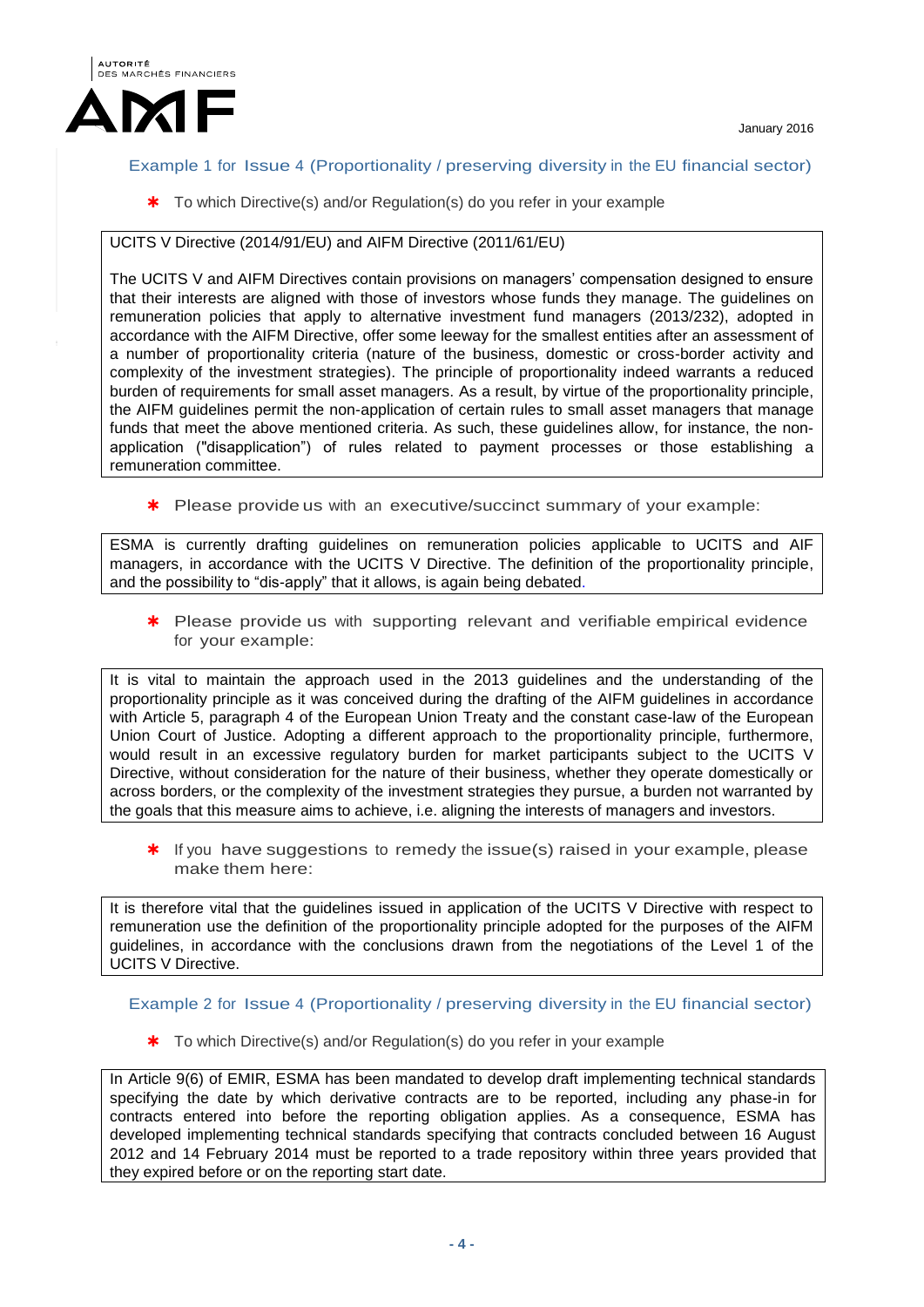

\* Please provide us with an executive/succinct summary of your example:

The first data received by trade repositories on these specific transactions pose significant challenges especially in terms of reconciliations of reports, with very high failure rates and data of very low quality levels.

\* Please provide us with supporting relevant and verifiable empirical evidence for your example:

These reports impose significant burden on reporting entities as they have to provide information on contracts that expired up to three years before the reporting start date for which all information asked is not necessarily available. For example, EMIR reporting relies on new standards like Legal Entity Identifier (LEI) codes that were not widely used prior to EMIR reporting enforcement. Moreover, the usefulness of such data for regulatory duties can be questioned given that these contracts have expired before the reporting start date.

\* If you have suggestions to remedy the issue(s) raised in your example, please make them here:

The AMF is in favour of waiving the obligation to report contracts which were terminated before the reporting start date (i.e. 12 February 2014) as part of the Commission's consultation on the review of EMIR (Article 85 (1) of EMIR).

### **B. Unnecessary regulatory burdens**

You can select one or more issues, or leave all issues unselected

- $\boxtimes$  Issue 5 Excessive compliance costs and complexity
- $\boxtimes$  Issue 6 Reporting and disclosure obligations
- $\boxtimes$  Issue 7 Contractual documentation
- $\Box$  Issue 8 Rules outdated due to technological change
- $\Box$  Issue 9 Barriers to entry

#### Issue 5 – Excessive compliance costs and complexity

In response to some of the practices seen in the run-up to the crisis, EU rules have necessarily become more prescriptive. This will help to ensure that firms are held to account, but it can also increase costs and complexity, and weaken a sense of individual responsibility. Please identify and justify such burdens that, in your view, do not meet the objectives set out above efficiently and effectively. Please provide quantitative estimates to support your assessment and distinguish between direct and indirect impacts, and between one-off and recurring costs. Please identify areas where they could be simplified, to achieve more efficiently the intended regulatory objective.

How many examples do you want to provide for this issue?

 $\Box$  1 example  $\Box$  2 examples  $\overline{\Box}$  3 examples  $\boxtimes$  4 examples

 $\Box$  5 examples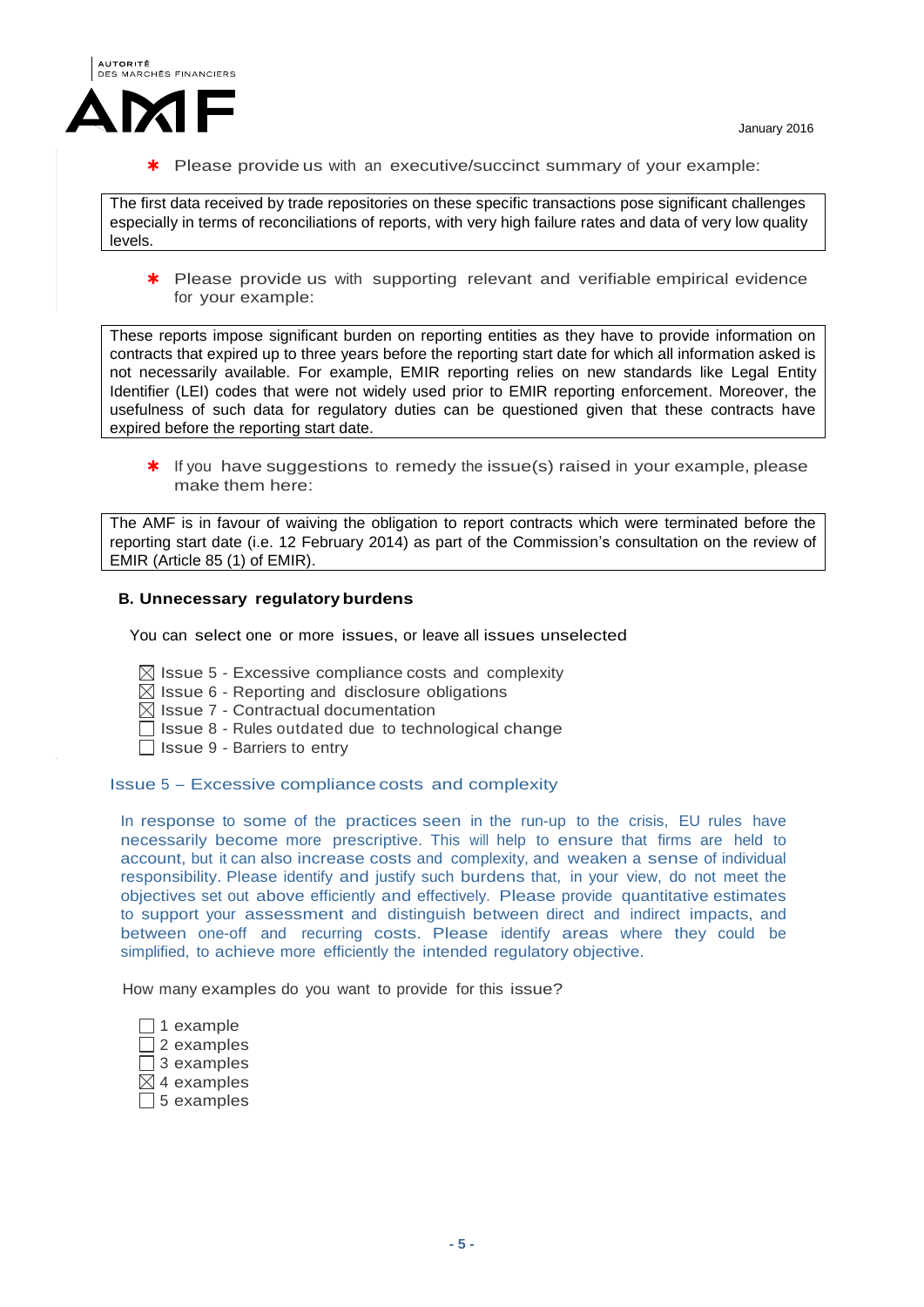



Example 1 for Issue 5 (Excessive compliance costs and complexity)

\* To which Directive(s) and/or Regulation(s) do you refer in your example?

## MiFID 2, Article 24: Limiting conflicts of interest

\* Please provide us with an executive/succinct summary of your example:

The Level 2 rules on investment research would be extremely granular, specifying in reality the organisational structure to be set up, whereas they relate to conduct rules and thus not subject to the proportionality principle. Indeed, based on the advice of ESMA, these rules would notably stipulate: that a budget and invoicing system be established with each client, an audit trail of payments made demonstrating that they respect the criterion of enhancing the quality of the service to clients; without any consideration for the amount of the research budget allocated to each client.

\* Please provide us with supporting relevant and verifiable empirical evidence for your example:

Implementation costs potentially very high for small firms and out of proportion with the objectives sought.

 $*$  If you have suggestions to remedy the issue(s) raised in your example, please make them here:

Establish a minimum threshold of investment research purchase, below which the above mentioned rules do not apply.

Example 2 for Issue 5 (Excessive compliance costs and complexity)

\* To which Directive(s) and/or Regulation(s) do you refer in your example?

MiFID 2, Article 27: Best execution obligation of client orders

\* Please provide us with an executive/succinct summary of your example:

Beyond the implementation of a best execution policy, MiFID 2 provides for the publication of information on the quality of order execution by firms executing orders on behalf of clients, without regard to the volume of business.

\* Please provide us with supporting relevant and verifiable empirical evidence for your example:

The IT infrastructure required is substantial for what may potentially be a small amount of activity, whereas the information on such volumes is not necessarily relevant. The draft RTS 28 that ESMA sent to the Commission provides for an indication only if the volume transacted is below one order per day, which is excessively low and in any case does not relieve the firm of its publication obligation.

\* If you have suggestions to remedy the issue(s) raised in your example, please make them here:

Only require publication above a certain minimum order volume (in a similar way to what the U.S. SEC Rule 606 provides for brokers having executed less than 500 client orders monthly over the quarter).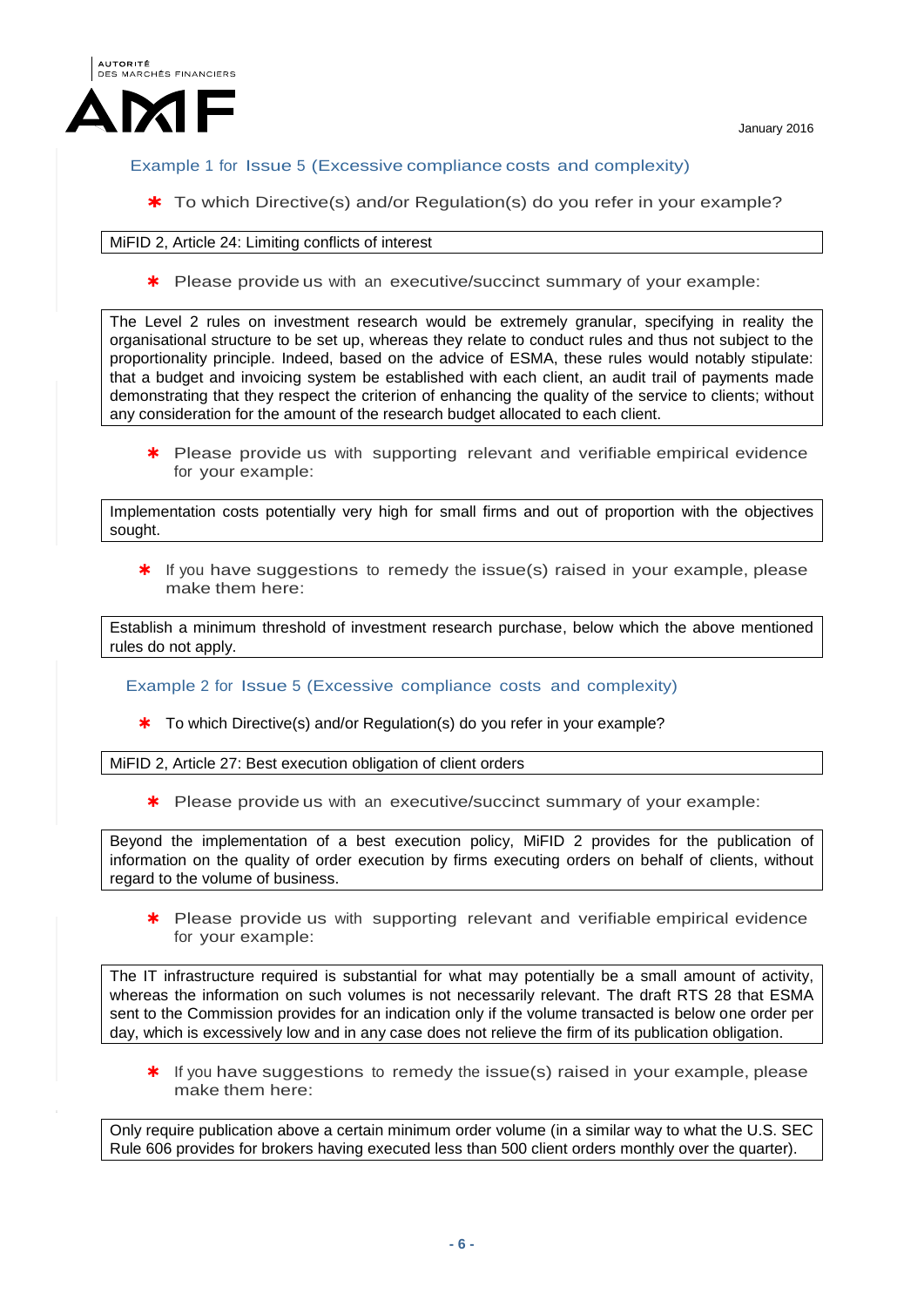

# Example 3 for Issue 5 (Excessive compliance costs and complexity)

\* To which Directive(s) and/or Regulation(s) do you refer in your example?

Article 9(1) of EMIR: Counterparties and CCPs shall ensure that the details of any derivative contract they have concluded and of any modification or termination of the contract are reported to a trade repository.

\* Please provide us with an executive/succinct summary of your example:

EMIR imposes the reporting obligation on all counterparties including all non-financial counterparties ("NFC") without any exemption. This means that even small NFCs are subject to reporting obligations. It should be noted that for the clearing obligation under EMIR, a distinction exists between small NFCs ("NFC-") and larger ones ("NFC+") and only NFC+ are subject to this clearing obligation. Moreover, one may doubt the usefulness of reporting intragroup transactions of "NFC-" as (i) these NFCs use derivatives nearly only for hedging purposes and (ii) these transactions are mainly constituted of foreign exchange ("FX") derivatives.

\* Please provide us with supporting relevant and verifiable empirical evidence for your example:

The reporting obligation puts a rather significant burden in terms of costs on entities that can be very small, and with an added value for regulators that is questionable. Moreover, the reporting obligation imposed on small entities that are not accustomed to regulatory reporting (as NFCs are not subject to MIFIR reporting and small NFCs are exempted from SFTR reporting, for example), might even lead to errors in reporting to the detriment of the overall quality of the data reported.

\* If you have suggestions to remedy the issue(s) raised in your example, please make them here:

The AMF believes that "NFC-" should be exempted from intragroup transaction reporting.

Example 4 for Issue 5 (Excessive compliance costs and complexity)

\* To which Directive(s) and/or Regulation(s) do you refer in your example?

Alternative Investment Fund Managers Directive (AIFMD), Article 6.4 Undertakings for Collective Investment in Transferable Securities (UCITS), Article 6.3

\* Please provide us with an executive/succinct summary of your example:

In amending the AIFMD, MiFID 2 clarified a contentious point in relation to the passporting by managers of AIFs of MiFID-type services on a cross-border basis within the EU/EEA. However, Article 6.3 of the UCITS Directive does not allow UCITS management companies to perform the non-core service of transmitting and receiving orders of financial instruments whereas Article 6.4 of the AIFM Directive permits this practice.

\* Please provide us with supporting relevant and verifiable empirical evidence for your example:

This inconsistency represents a burden for firms that undertake both UCITS and AIFs management.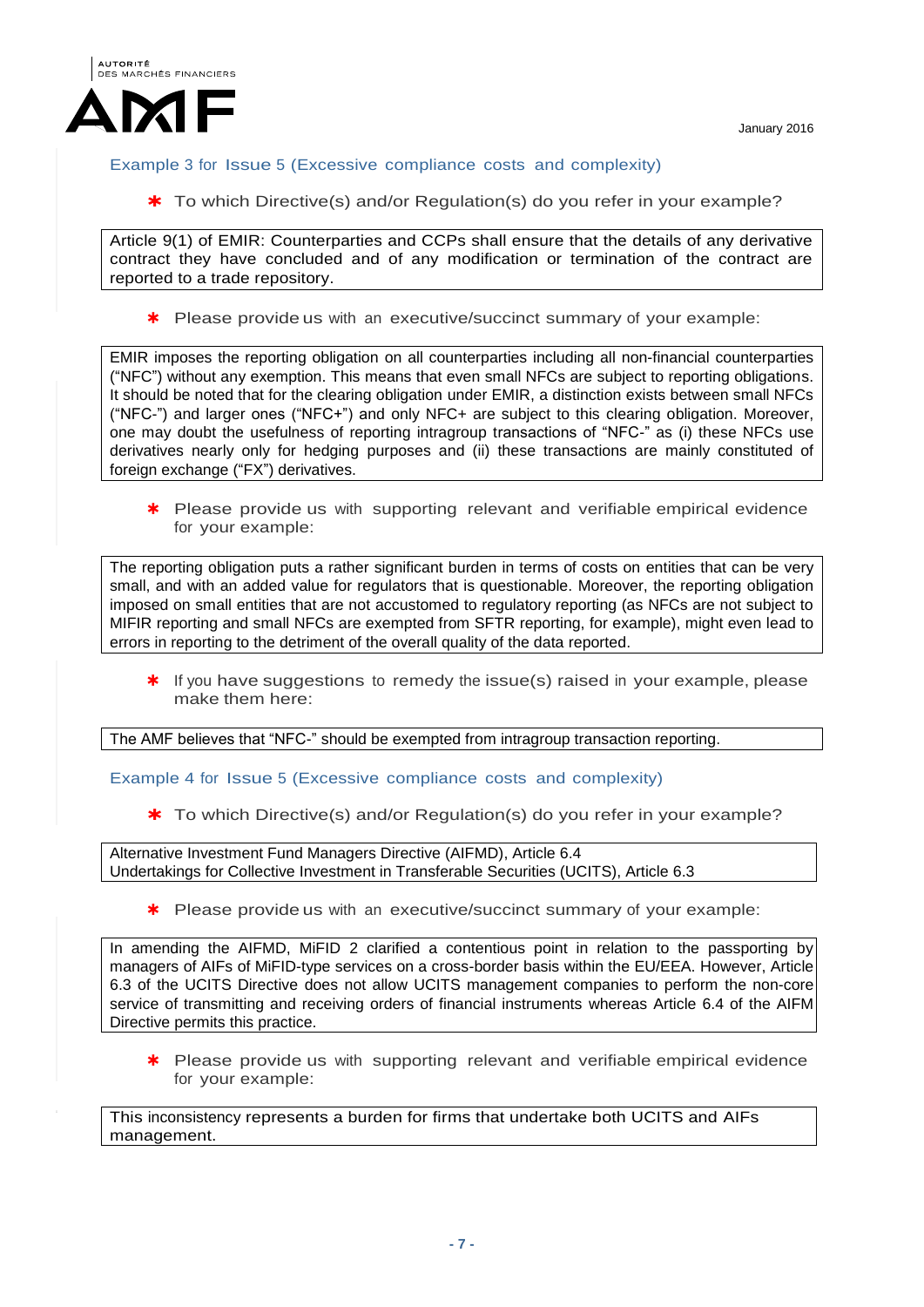

The Commission should propose enabling UCITS management companies to perform the non-core service of transmitting and receiving orders of financial instruments as provided under Article 6.4 of the AIFM Directive.

### Issue 6 – Reporting and disclosure obligations

The EU has put in place a range of rules designed to increase transparency and provide more information to regulators, investors and the public in general. The information contained in these requirements is necessary to improve oversight and confidence and will ultimately improve the functioning of markets. In some areas, however, the same or similar information may be required to be reported more than once, or requirements may result in information reported in a way which is not useful to provide effective oversight or added value for investors.

Please identify the reporting provisions, either publicly or to supervisory authorities, which in your view either do not meet sufficiently the objectives above or where streamlining/clarifying the obligations would improve quality, effectiveness and coherence. If applicable, please provide specific proposals.

Specifically for investors and competent authorities, please provide an assessment whether the current reporting and disclosure obligations are fit for the purpose of public oversight and ensuring transparency. If applicable, please provide specific examples of missing reporting or disclosure obligations or existing obligations without clear added value.

How many examples do you want to provide for this issue?

 $\Box$  1 example  $\Box$  2 examples  $\Box$  3 examples  $\Box$  4 examples  $\boxtimes$  5 examples

Example 1 for Issue 6 (Reporting and disclosure obligations)

\* To which Directive(s) and/or Regulation(s) do you refer in your example?

EMIR (Article 9) requires counterparties and CCPs to report to TRs the details of any derivative contract. This includes both exchange-traded and OTC derivatives. MiFIR (Article 26) requires that investment firms which execute transactions in financial instruments report complete and accurate details of such transactions, which includes:

- financial instruments which are admitted to trading or traded on a trading venue or for which a request for admission to trading has been made;
- financial instruments where the underlying is a financial instrument traded on a trading venue;
- financial instruments where the underlying is an index or a basket composed of financial instruments traded on a trading venue.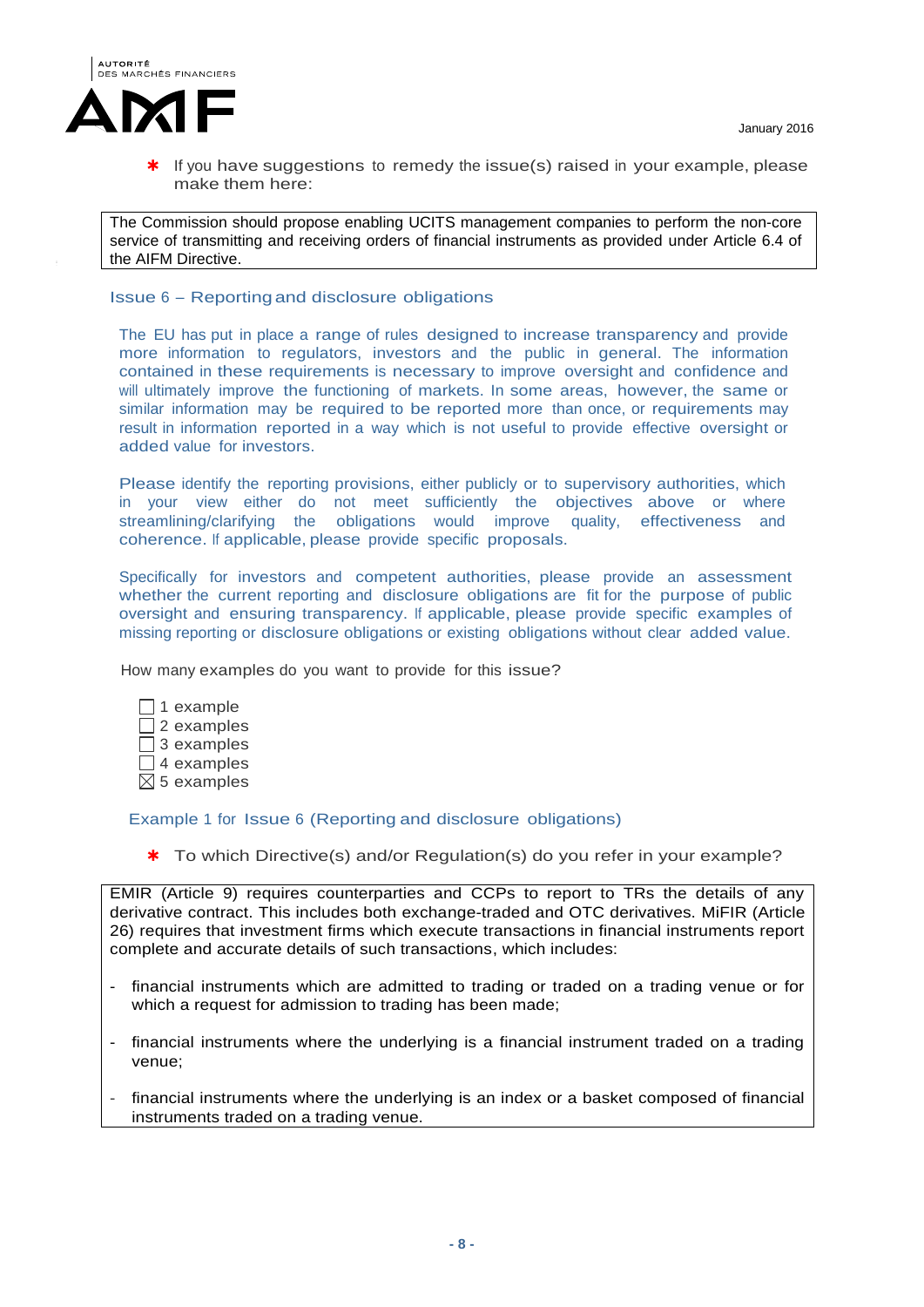

Please provide us with an executive/succinct summary of your example:

The two regulations entail a duplication of reports for a significant portion of trading activities of counterparties, particularly the obligations linked to exchange traded derivatives. These contracts indeed represent a substantial number of overall contracts on a daily basis in terms of both transactions and positions as they are largely traded intraday. The regulatory overlap raises the question of the need for transaction reporting of exchange traded derivatives under both regulations.

\* Please provide us with supporting relevant and verifiable empirical evidence for your example:

Although the reporting requirements under both regulations cover the same transactions, the reporting formats differ significantly from one regulation to the other. For example, MiFIR adopts a buyer/seller scheme which is not the case with EMIR. As a consequence, the duplication of reports for the same transactions, on a trade-by-trade basis, poses a rather significant burden in terms of costs of reporting and data storage capacity for counterparties, trade repositories and also national authorities (who directly receive MiFIR reporting and have the duty to analyse the data).

\* If you have suggestions to remedy the issue(s) raised in your example, please make them here:

The Commission should promote a consistent and global approach when dealing with legislation on reporting requirements.

## Example 2 for Issue 6 (Reporting and disclosure obligations)

\* To which Directive(s) and/or Regulation(s) do you refer in your example?

Under Article 81 of EMIR, ESMA has been mandated to develop draft regulatory technical standards specifying the frequency and the details of the information requested through reporting. As a consequence, Articles 1 and 2 of Regulation 151/2013 specify the data to be published and made available by trade repositories and operational standards for aggregating, comparing and accessing the data. The data includes position reporting for commodities. In the same way, Article 58 of MiFID 2 defines position reporting that an investment firm or a market operator operating a trading venue which trades commodity derivatives or emission allowances or derivatives, must publish.

\* Please provide us with an executive/succinct summary of your example:

The two regulations involve an overlap and a duplication of position calculations for reporting entities. Moreover, whereas the published information aims at bringing more transparency, it might generate confusion in the interpretation made due to differences in the perimeter of each regulation.

\* Please provide us with supporting relevant and verifiable empirical evidence for your example:

These position calculations generate a waste in terms of costs: through EMIR, these calculations have to be made by TRs and under MiFID 2 the burden lies on financial intermediaries and trading venues, whereas they may cover the same transactions. For national competent authorities, this may generate difficulties in calculation reconciliations between the two regulatory frameworks.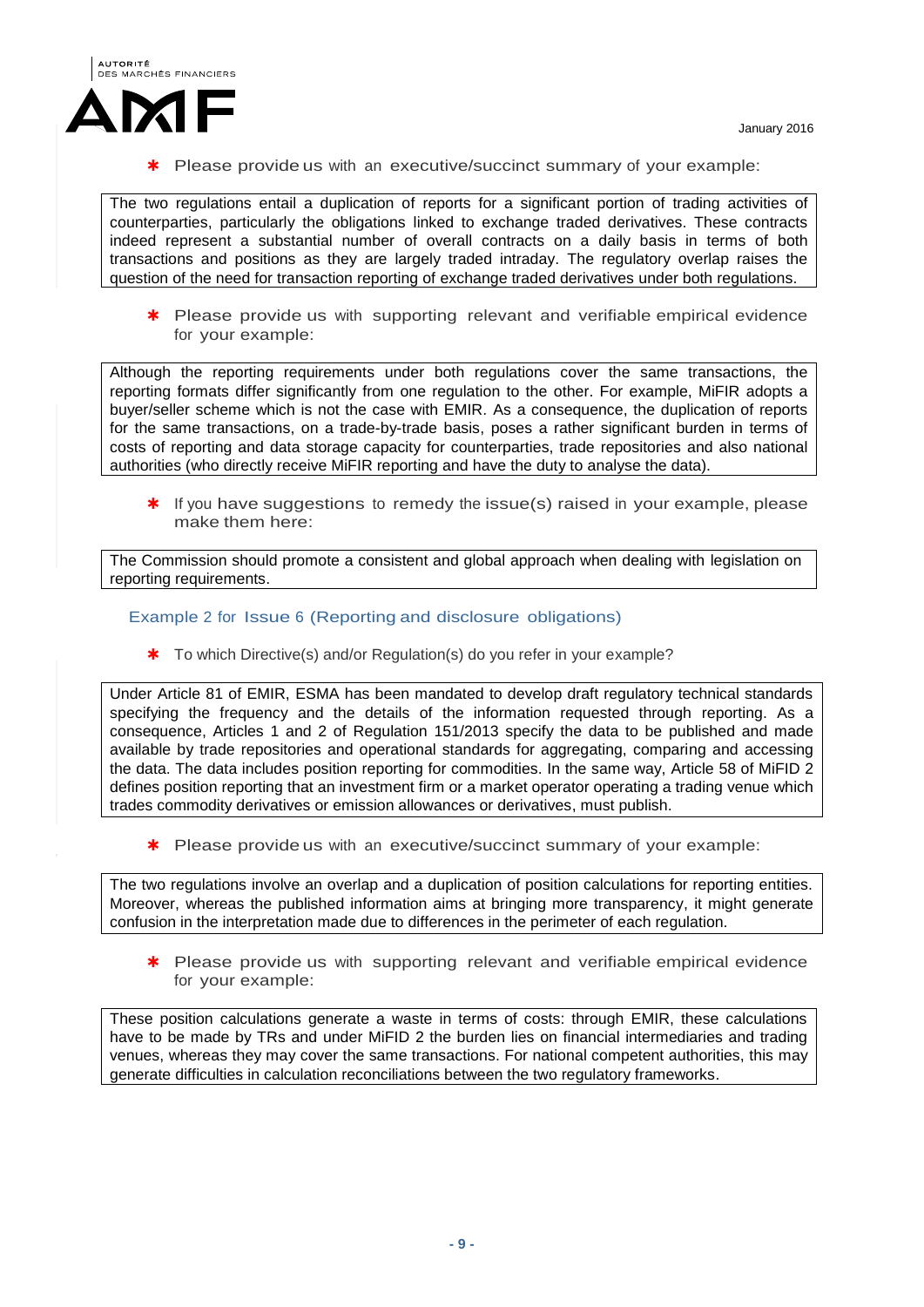

Mutualisation of the two reporting frameworks might be achieved if the reporting obligation under MiFID 2 could be performed by trade repositories (which already have the duty to provide reporting of position levels for EMIR for commodity derivatives). The Commission should promote a consistent and global approach when dealing with legislation on reporting requirements.

## Example 3 for Issue 6 (Reporting and disclosure obligations)

\* To which Directive(s) and/or Regulation(s) do you refer in your example?

MiFIR, Articles 65 and 90 paragraph 2.

MiFIR establishes a system for consolidated tape providers ("CTPs") that provides for a certain number of organisational requirements. The CTP system for equities and equivalent instruments provides that the data consolidation must be exhaustive (including data from all platforms and APAs), whereas it should be possible to exclude certain data sources (based on technical standards that are still being drafted) for instruments other than equities (derivatives, bonds, allowance emissions and structured financial products). The Commission will have to assess the operation of CTPs (by September 2018 at the latest for CTPs for equities and equivalent instruments, and by September 2020 at the latest for instruments other than equities) and, if need be, initiate a public procurement procedure led by ESMA for a commercial entity tasked with managing a consolidated reporting system.

\* Please provide us with an executive/succinct summary of your example:

There must be a consolidated database of transactions at EU level in order to ensure in practice the transparency of markets. Such a database represents a vital tool in order for markets to function properly, for regulators and market participants to have a good understanding of markets, and for regulations to be applied effectively. Several provisions of MiFID 2 (for example, the systematic internalisation system or the transparency threshold calculation) require the collection and consolidation of information on a multitude of transactions. This is a costly and complicated exercise, which would benefit from being able to rely on one or more CTPs. However, it is uncertain at this point whether any candidates for official CTP status will come forward, especially considering the exhaustiveness for CTP for equities, which makes the system unappealing.

\* Please provide us with supporting relevant and verifiable empirical evidence for your example:

The drafting of technical advice regarding thresholds for systematic internalisation and the technical standards for the calculation of transparency thresholds has highlighted the lack of data available to regulators. Having consolidated databases is however critical for determining the appropriate thresholds. Furthermore, the use of a public database would enable to avoid differing views between regulators and market participants, which are often due to the use of different data sources.

 $*$  If you have suggestions to remedy the issue(s) raised in your example, please make them here:

Given the importance of a consolidated database and the significant uncertainty as to whether candidates providing such services (notably in the context of MiFID 2) will emerge in the medium term, it is vital to begin work to set up a European CTP for equities.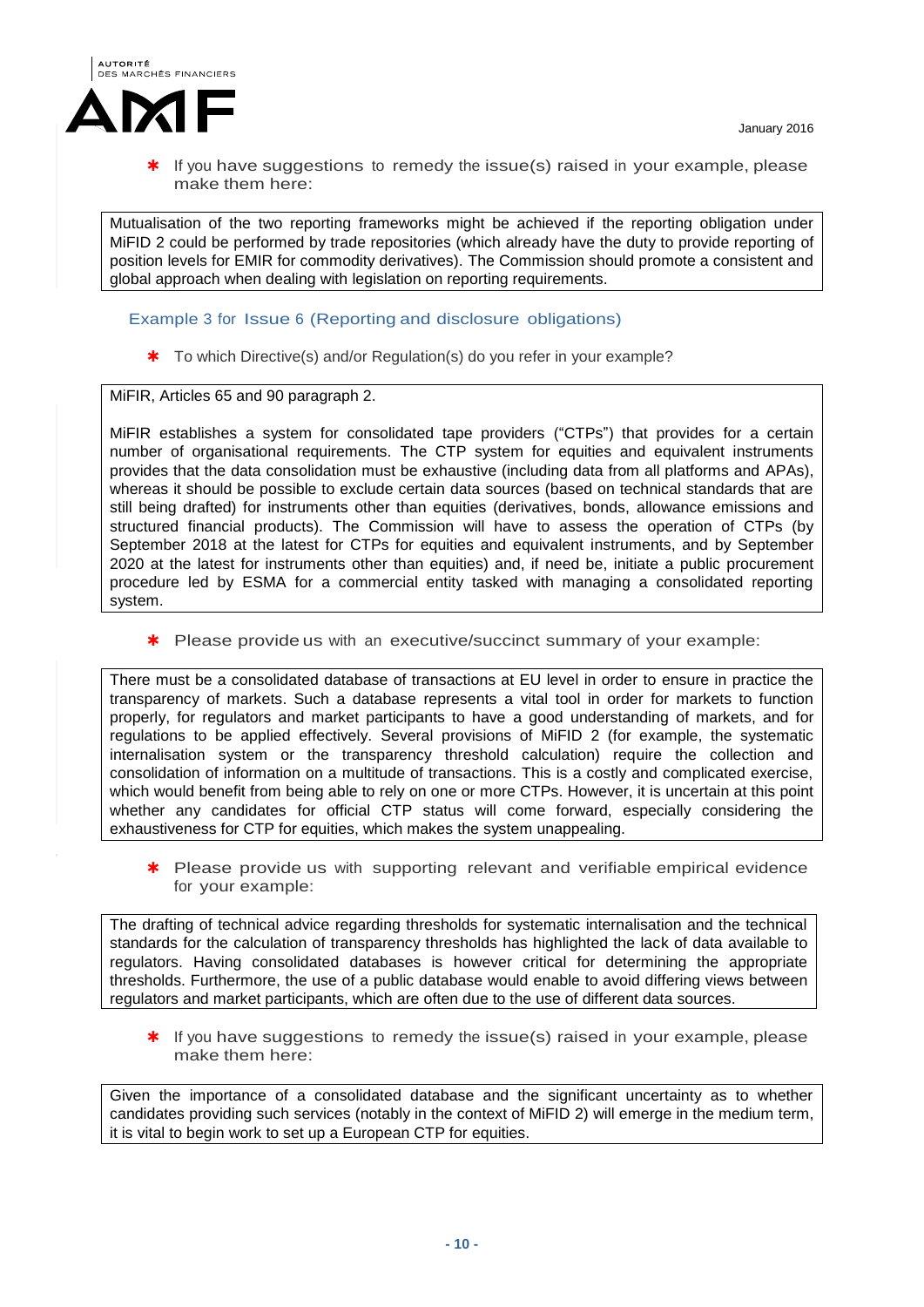

# Example 4 for Issue 6 (Reporting and disclosure obligations)

\* To which Directive(s) and/or Regulation(s) do you refer in your example?

Article 58 of MiFID requires members of regulated markets, MTFs and OTFs to report to the trading venue the details of their positions and the positions of their clients (and clients of those clients) on commodity derivatives.

\* Please provide us with an executive/succinct summary of your example:

This reporting does not use existing reporting channels (transaction reporting or TRs) and aims at obtaining position data along a complex chain of intermediaries. NCAs might not be in a position to obtain such information from market participants and apply the position limits and commitments of traders (CoT) reports provisions.

\* Please provide us with supporting relevant and verifiable empirical evidence for your example:

Members of a regulated market do not have a comprehensive view of their clients' positions (only a clearing member could have it). It is even more complex when the chain of intermediaries involves several actors.

 $*$  If you have suggestions to remedy the issue(s) raised in your example, please make them here:

The position reporting architecture should be conceived differently and integrated in existing reporting tools.

## Example 5 for Issue 6 (Reporting and disclosure obligations)

\* To which Directive(s) and/or Regulation(s) do you refer in your example?

Under Article 9(6) of EMIR, ESMA has been mandated to develop regulatory technical standards specifying the details and types of reports of derivative contracts, and implementing technical standards specifying the format, the frequency and the standard of such reports.

\* Please provide us with an executive/succinct summary of your example:

Implementing technical standards specify: (i) the details of the reports, i.e. a list of data elements that must be included in the report and their definitions; and (ii) the format of the data elements, including (where applicable) data-type, length, structure and list of allowable values. However, methods and arrangements for reporting and the form of the reports to be submitted by the reporting entities have been left to the discretion of the TRs, leading to significant data quality issues for regulators.

\* Please provide us with supporting relevant and verifiable empirical evidence for your example:

The analysis of the data received since EMIR reporting obligations became applicable on 12 February 2014 has revealed significant inconsistencies leading to very high failure rates in the reconciliation of reports, and data of very low quality levels for regulators. To improve data quality, an important work has been made at the level of ESMA and of national competent authorities leading to the definition of validation rules for reports received by TRs and a revision of regulatory and implementing standards.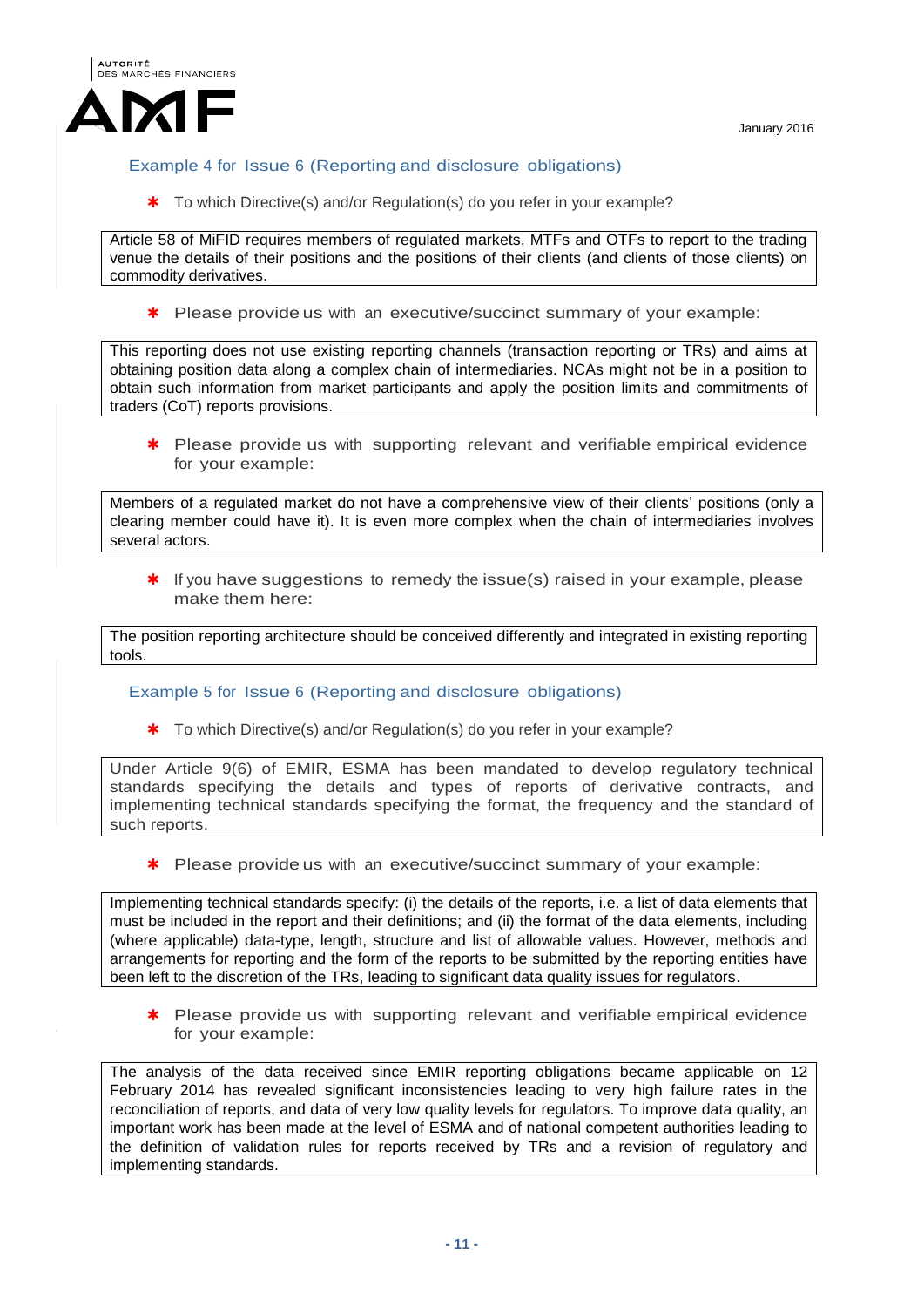

 If you have suggestions to remedy the issue(s) raised in your example, please make them here:

EMIR is not prescriptive enough regarding methods and arrangements for reporting and the form of the reports to be submitted and it is important that the Level 1 of EMIR empowers properly ESMA. This is why ESMA, in its input as part of the Commission consultation on the EMIR review (Article 85 (1) of EMIR), proposed an amendment to Article 9(5) and (6) of Regulation (EU) No 648/2012 to be properly empowered regarding the methods and arrangements for reporting and the form of the reports to be submitted. The AMF supports this proposal.

## Issue 7 – Contractual documentation

Standardised documentation is often necessary to ensure that market participants are subject to the same set of rules throughout the EU in order to facilitate the cross-border provision of services and ensure free movement of capital. When rules change, clients and counterparties are often faced with new contractual documentation. This may add costs and might not always provide greater customer/ investor protection. Please identify specific situations where contractual or regulatory documents need to be updated with unnecessary frequency or are required to contain information that does not adequately meet the objectives above. Please indicate where digitalisation and digital standards could help to simplify and make contractual documentation less costly, and if applicable, identify any obstacles to this happening.

How many examples do you want to provide for this issue?

- $\boxtimes$  1 example  $\Box$  2 examples  $\Box$  3 examples  $\Box$  4 examples
- $\Box$  5 examples

#### Example 1 for Issue 7 (Contractual documentation)

\* To which Directive(s) and/or Regulation(s) do you refer in your example?

#### EMIR, Article 4: Clearing obligations

\* Please provide us with an executive/succinct summary of your example:

The adoption of the first standards for the clearing obligation raises the issue of effective access by buy-side entities to clearing, particularly the smallest participants such as small management companies which use derivative instruments to hedge their risk in exceptional circumstances. There are two ways to approach this issue: on the one hand, the potential legal or financial obstacles to clearing house access by buy-side entities and, on the other hand, the protections afforded by EMIR to assets posted as margins, via individual segregation and/or portability. This applies to both direct and indirect access to clearing. In particular, significant obstacles that threaten the ability of asset managers to fulfil the central clearing obligation are regularly cited: they stem from the legal complexity of clearing models ("agency", "principal-to-principal" or the compatibility of the proposed offerings with the constraints of the asset management industry, the lack of harmonisation of insolvency laws, or the number of segregation offerings available in Europe), from their prudential treatment or even from the deterring cost of individual segregation. Today, for a small firm, the array of clearing offerings in the EU appears complex, hard to decipher or even inaccessible. Certain clearing members could indeed refuse to have certain funds or credit institutions as clients because the volume of contracts to be cleared is too little or because of the costs of adding a new client.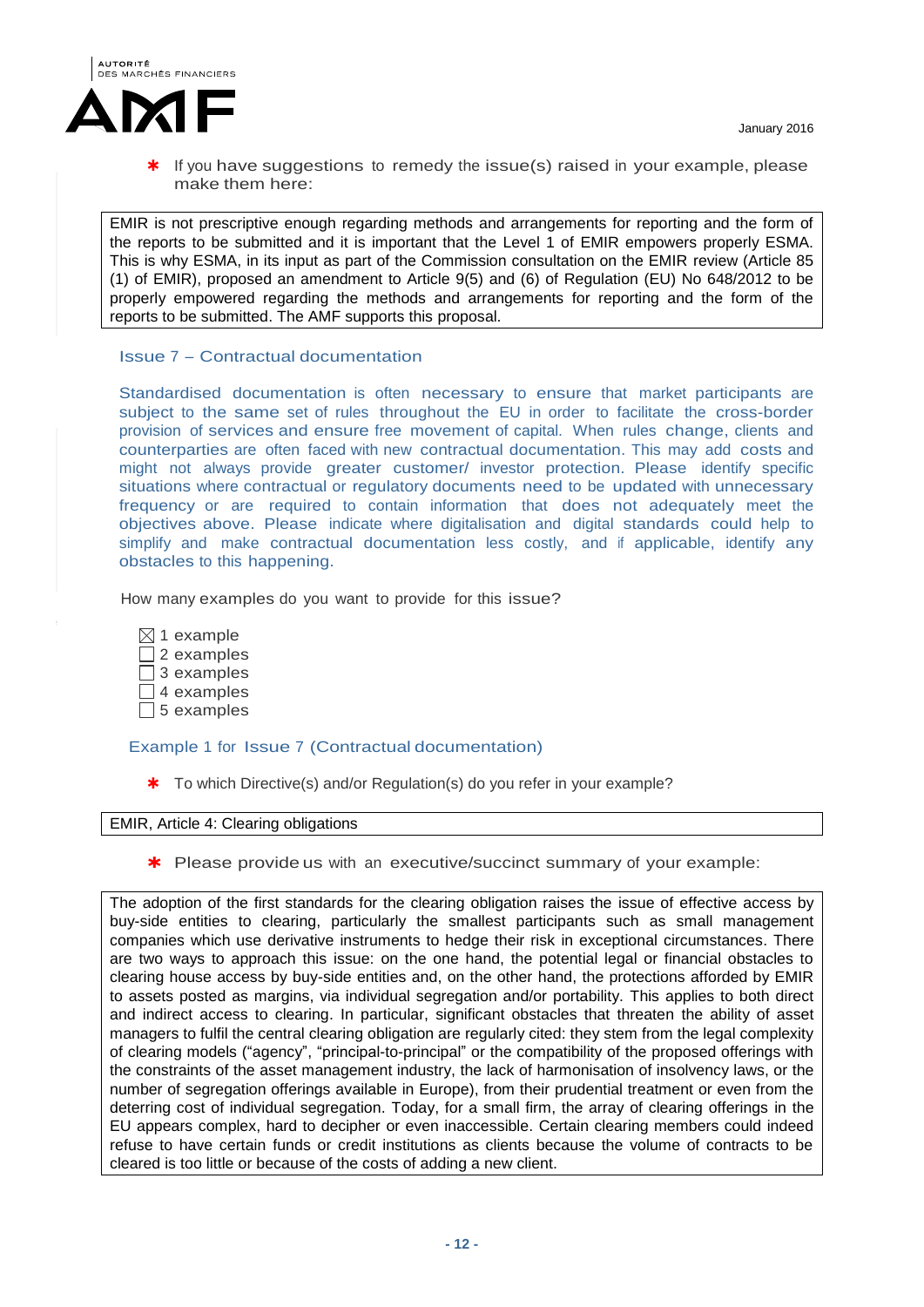

 Please provide us with supporting relevant and verifiable empirical evidence for your example:

Discussions with the industry have brought these difficulties to light as witnessed also by a number of press articles. Each time ESMA has consulted on the RTS that define the products eligible to clearing or related to "indirect clearing", buy-side entities have raised these problems and reiterated their preference for individual segregation and portability.

 $*$  If you have suggestions to remedy the issue(s) raised in your example, please make them here:

ESMA should be in charge of preparing a report on the effective implementation of segregation models as well as on effective access to clearing by buy-side entities, in particular asset managers, via an exhaustive study of the various obstacles mentioned above.

#### **C. Interactions of individual rules, inconsistencies and gaps**

You can select one or more issues, or leave all issues unselected

- $\Box$  Issue 10 Links between individual rules and overall cumulative impact
- $\boxtimes$  Issue 11 Definitions
- $\boxtimes$  Issue 12 Overlaps, duplications and inconsistencies
- $\boxtimes$  Issue 13 Gaps

#### Issue 11 – Definitions

Different pieces of financial services legislation contain similar definitions, but the definitions sometimes vary (for example, the definition of SMEs). Please indicate specific areas of financial services legislation where further clarification and/or consistency of definitions would be beneficial.

How many examples do you want to provide for this issue?

 $\Box$  1 example  $\boxtimes$  2 examples  $\Box$  3 examples □ 4 examples  $\Box$  5 examples

### Example 1 for Issue 11 (Definitions)

\* To which Directive(s) and/or Regulation(s) do you refer in your example?

Article 2.1(d) of the Prospectus Directive: Definition of a public offer of securities (or financial instruments) which drives the prospectus obligation

\* Please provide us with an executive/succinct summary of your example:

The definition of an offer of securities to the public is understandably broad ("*a communication to persons in any form and by any means, presenting sufficient information on the terms of the offer and the securities to be offered, that might enable an investor to decide to purchase or subscribe to these securities. This definition shall also be applicable to the placing of securities through financial intermediaries*") but it gives rise to different interpretations in different Member States, which can affect whether or not a prospectus is required.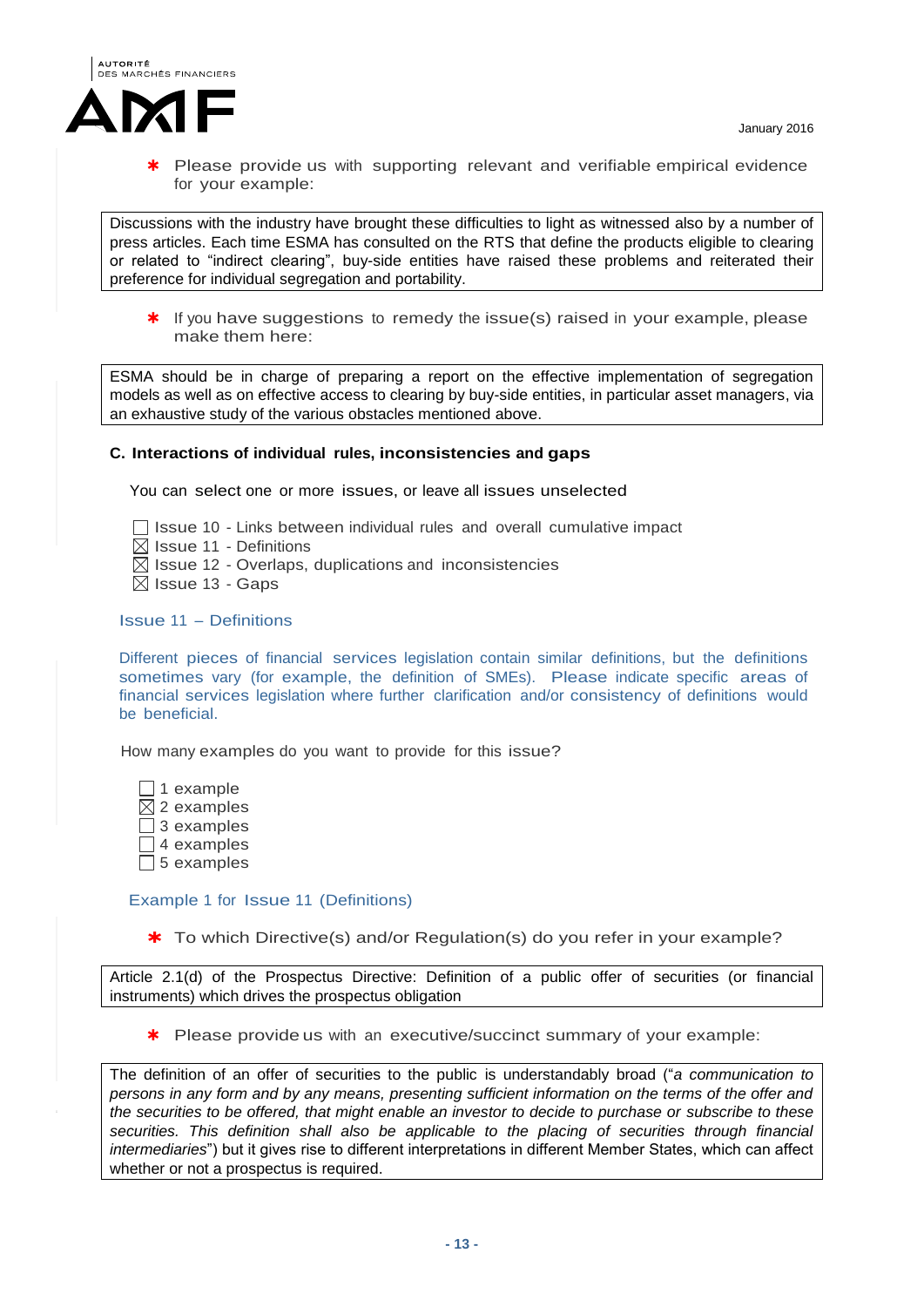

 Please provide us with supporting relevant and verifiable empirical evidence for your example:

Two criteria in the definition appear to be particularly subject to different interpretations:

- the "communication", which may fall under the national rules applicable to direct marketing;

- the "investor decision", which is personal in nature and can be difficult to gauge when an operation is triggered by a decision of the general meeting of shareholders; this is also true of the nature and quantity of information that would enable an investor to decide whether or not to purchase the securities.

\* If you have suggestions to remedy the issue(s) raised in your example, please make them here:

Unless a consensus can be established to clarify this definition in the up-coming Prospectus 3 Regulation, it would be useful to do so through a delegated act. A convergence of national interpretations could also be sought at Level 3.

Example 2 for Issue 11 (Definitions)

\* To which Directive(s) and/or Regulation(s) do you refer in your example?

Article 8(c) of CRA 3: Double credit rating of securitisation vehicles

The purpose of this article is to make ratings more reliable and to limit the conflicts of interest that arose during the subprime crisis. This falls under national supervision and not under the supervision of ESMA.

\* Please provide us with an executive/succinct summary of your example:

The scope is poorly defined and is too broad in that it includes non-listed vehicles.

\* Please provide us with supporting relevant and verifiable empirical evidence for your example:

The securities markets regulator, when it has jurisdiction, does not have an extensive vision of the setting up of securitisation vehicles. The European Rating Platform ("ERP") ratings database will not always be an adequate tool, because it assumes that one knows the issuer's identifier.

 $*$  If you have suggestions to remedy the issue(s) raised in your example, please make them here:

Limit the scope of the double credit rating obligation to securitisation vehicles required to issue a prospectus for the admission to trading or public offering of securities.

Issue 12 – Overlaps, duplications and inconsistencies

Please indicate specific areas of financial services legislation where there are overlapping, duplicative or inconsistent requirements.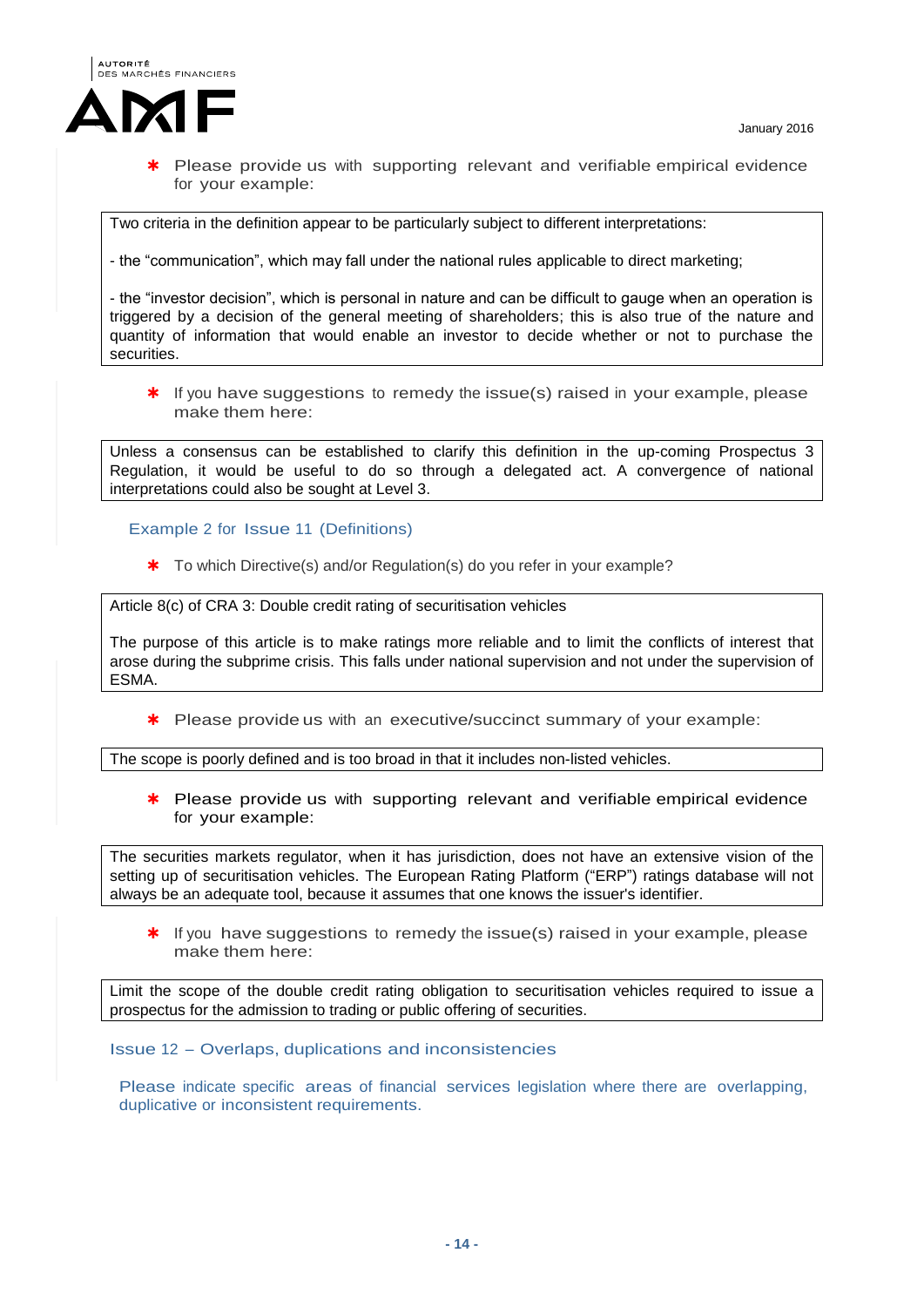

How many examples do you want to provide for this issue?

- $\Box$  1 example  $\Box$  2 examples 3 examples  $\Box$  4 examples
- $\boxtimes$  5 examples

## Example 1 for Issue 12 (Overlaps, duplications and inconsistencies)

\* To which Directive(s) and/or Regulation(s) do you refer in your example?

EMIR, Article 25

\* Please provide us with an executive/succinct summary of your example:

The third country equivalence methodology (particularly for CCPs) has shown certain limits (e.g. difficulties in negotiations with third countries, length and lack of transparency for certain negotiations and ESMA's inability to act once legislation has been recognised as equivalent).

\* Please provide us with supporting relevant and verifiable empirical evidence for your example:

The third country legislation equivalence procedures (and their interaction with CRR) may possibly put EU market participants at a competitive disadvantage.

\* If you have suggestions to remedy the issue(s) raised in your example, please make them here:

- In the short term: Revise EMIR to ensure that procedures for recognising third CCPs take into account the needed reciprocity between EU authorities and third country authorities, notably with respect to CCP supervisory methods.

- In the medium/long term: Revise the equivalence/recognition procedure, notably to strengthen ESMA's role in equivalence decisions themselves and to take in account the concerns of relevant national competent authorities regarding the impact on the financial market infrastructures they supervise, as well as EU rules for equivalence decisions.

Example 2 for Issue 12 (Overlaps, duplications and inconsistencies)

\* To which Directive(s) and/or Regulation(s) do you refer in your example?

AIFM Directive (2011/61/EU) and EMIR Regulation (648/2012): Regime applicable to securitisation vehicles trading derivative contracts over the counter. EMIR stipulates different obligations for counterparties trading derivative contracts over the counter owing to the risks that these contracts entail. In this regard, EMIR makes a distinction between "financial counterparties" and "non-financial counterparties", the latter being in principal subject to a less restrictive regime. EMIR notably defines alternative investment funds managed by a manager authorised or registered under the AIFM Directive as "financial counterparties".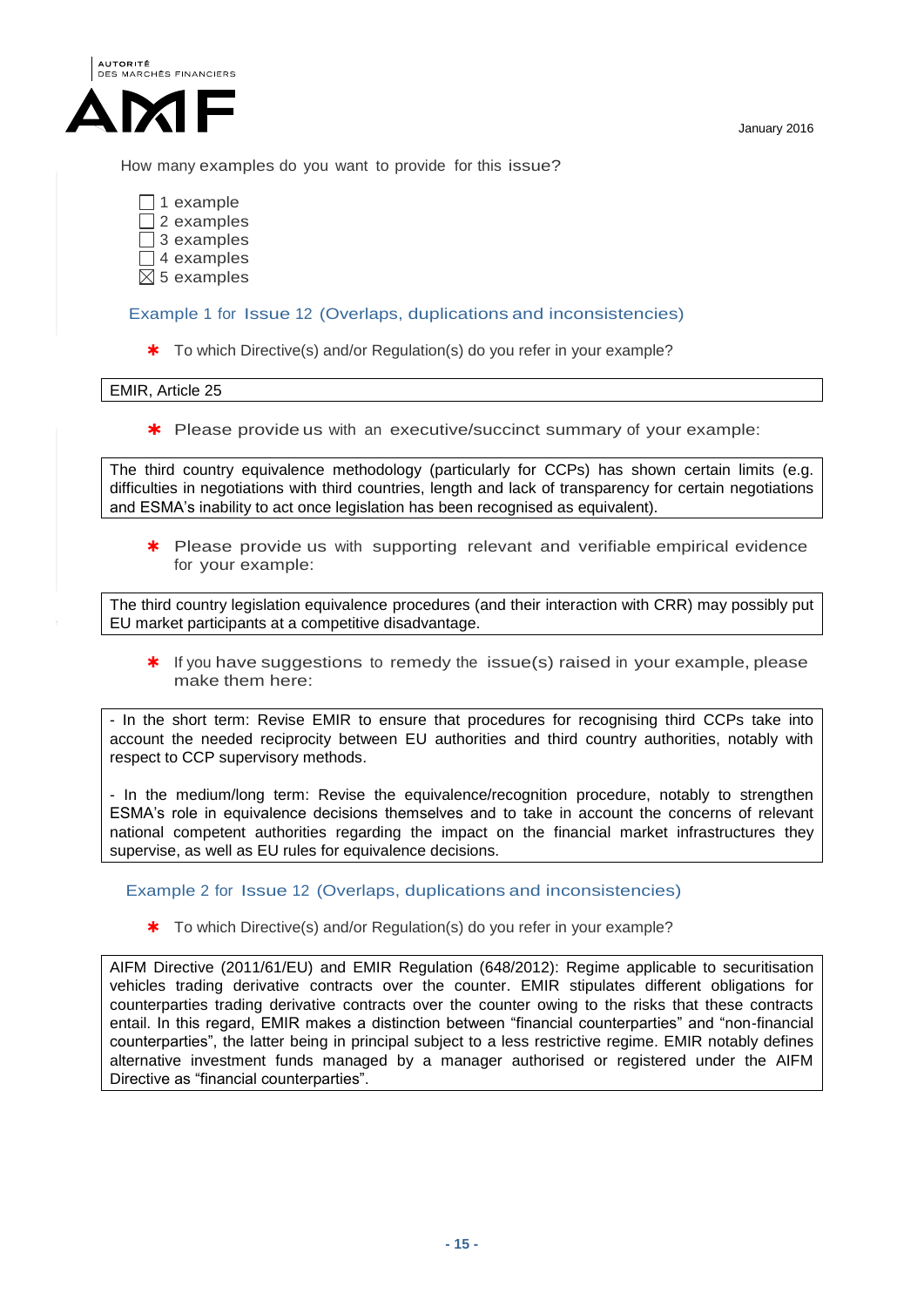

\* Please provide us with an executive/succinct summary of your example:

The managers of certain alternative investment funds are exempt from the AIFM Directive. This is true of managers of securitisation vehicles. As a result, these securitisation vehicles are not "managed by a manager authorised or registered under the AIFM Directive". Because of the way these regulations interact, securitisation funds are classified as "non-financial counterparties" and are therefore governed by a more flexible regime than the one applied to other types of AIFs.

\* Please provide us with supporting relevant and verifiable empirical evidence for your example:

The interaction of existing regulations means that securitisation funds are usually only subject to the most flexible regime possible under EMIR, even though this flexibility is not always justified in terms of risks.

 $*$  If you have suggestions to remedy the issue(s) raised in your example, please make them here:

The regulations could be modified to impose a regime on securitisation funds that would be as strict as the one stipulated for other categories of AIFs, except in cases where these vehicles enter into securitisation that is simple, transparent and standardised.

Example 3 for Issue 12 (Overlaps, duplications and inconsistencies)

\* To which Directive(s) and/or Regulation(s) do you refer in your example?

Draft Prospectus 3 Regulation (Article 20): Centralisation of prospectus publications

\* Please provide us with an executive/succinct summary of your example:

The current mechanism for prospectus publication can generate duplications. At present, not all national competent authorities ("NCAs") publish the prospectuses. Under the proposed Prospectus 3 Regulation (Articles 20.5 and 20.6), prospectuses – or at least a list of them – would have to be published on each NCA's website, and ESMA would centralise it all using a storage system with free access and search functions.

\* Please provide us with supporting relevant and verifiable empirical evidence for your example:

Such a system of double publication by the NCAs locally and ESMA at European level could generate additional costs.

 $*$  If you have suggestions to remedy the issue(s) raised in your example, please make them here:

It would be better to have a single prospectus publication method: either at the level of each NCA or centralised directly by ESMA.

Example 4 for Issue 12 (Overlaps, duplications and inconsistencies)

\* To which Directive(s) and/or Regulation(s) do you refer in your example?

EMIR and UCITS Directive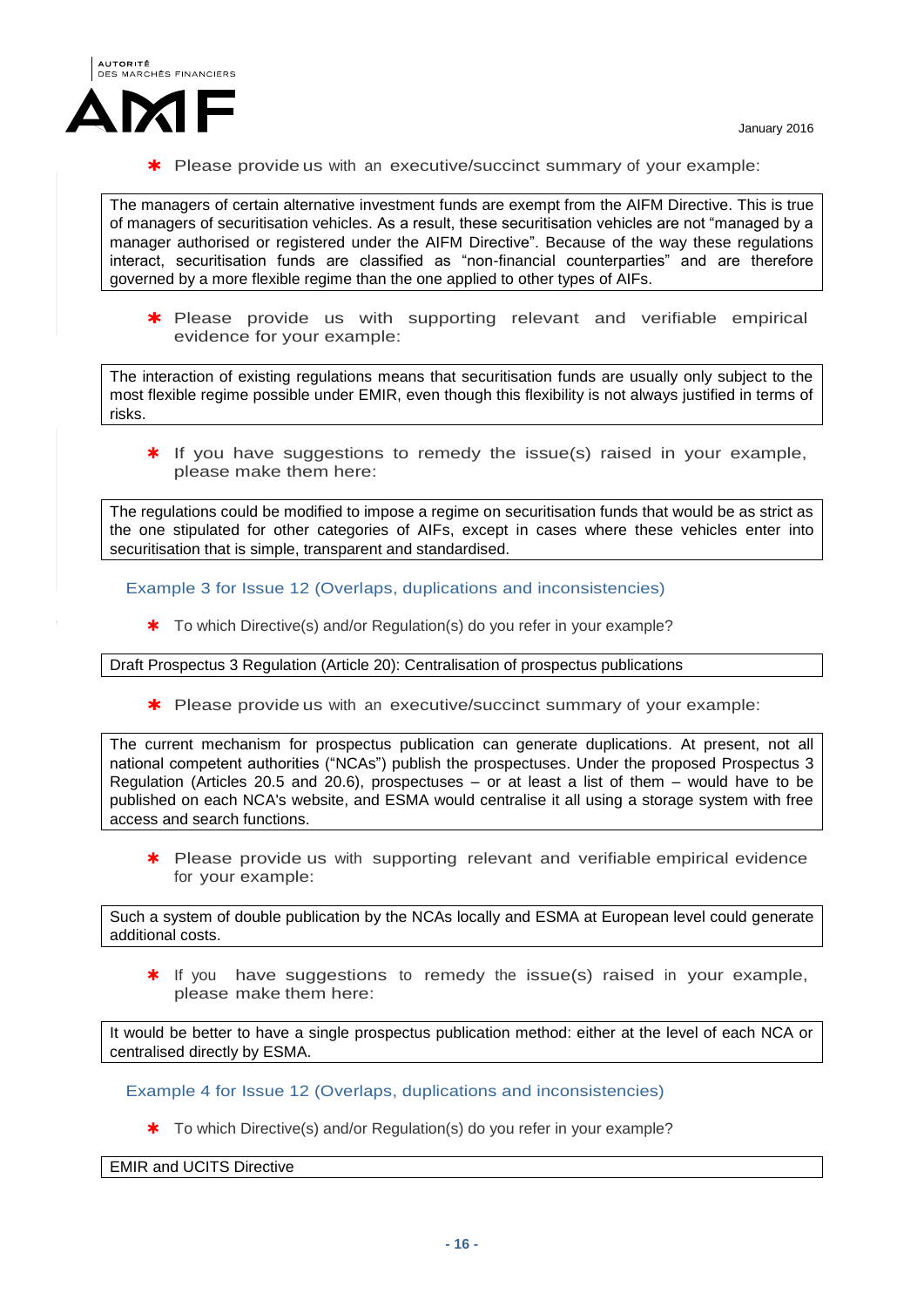

\* Please provide us with an executive/succinct summary of your example:

Some coordination problems have arisen between the UCITS Directive and EMIR (limiting counterparty risk, obligation to enter into derivatives contracts with only certain entities).

\* Please provide us with supporting relevant and verifiable empirical evidence for your example:

- Counterparty risk on cleared OTC derivatives entered into by UCITS: ESMA's opinion to the Commission seeking to resolve these issues by proposing to subject the exposures of investment funds to CCPs and clearing members to separate ratios, cumulatively, where the segregation method used is not individual, is impossible to satisfy.

- Eligible counterparties: The use of certain clearing houses (notably non-EU) or their clearing members could be impossible.

\* If you have suggestions to remedy the issue(s) raised in your example, please make them here:

- Regarding counterparty risk: exempt exposure by UCITS to CCPs authorised or recognised under EMIR from the counterparty ratio.

- Regarding eligible counterparties: exempt UCITS from EMIR requirements on eligible counterparties with respect to CVCPs authorised or recognised under EMIR.

Example 5 for Issue 12 (Overlaps, duplications and inconsistencies)

\* To which Directive(s) and/or Regulation(s) do you refer in your example?

UCITS IV Directive (2009/65/EC) – PRIIPs Regulation (1286/2014) and the de facto obligation for UCITS to publish information starting 31 December 2016 in accordance with the PRIIPs Regulation, despite the transition period stipulated in Article 32 of the Regulation.

The UCITS Directive requires that firms create a key information document (KID) designed to provide prospective investors with all the information necessary on the UCITS in which they contemplate investing.

The PRIIPs Regulation calls for a key information document (KID) to be published by the manufacturer of the packaged retail and insurance-based investment product (PRIIPs), along with the rules for distribution and revision of the document. The principal stated goal is indeed to provide investors with material information on the proposed investment, as well as a tool for comparing the various products that are available to them.

\* Please provide us with an executive/succinct summary of your example:

In the interest of the regulations working well together, and given the major differences in the types of information published in UCITS KIDs and PRIIPs KIDs, Article 32 of the PRIIPs Regulation exempts UCITS and AIFs that already publish a UCITS KID from publishing a PRIIPs KID until 31 December 2019. However, in accordance with the Level 2 of the PRIIPs Regulation, when a UCITS is the underlying asset of other PRIIPs, they are required to provide PRIIPs manufacturers with information that complies with the PRIIPs Regulation. This information focuses in particular on risks, performance scenarios and costs.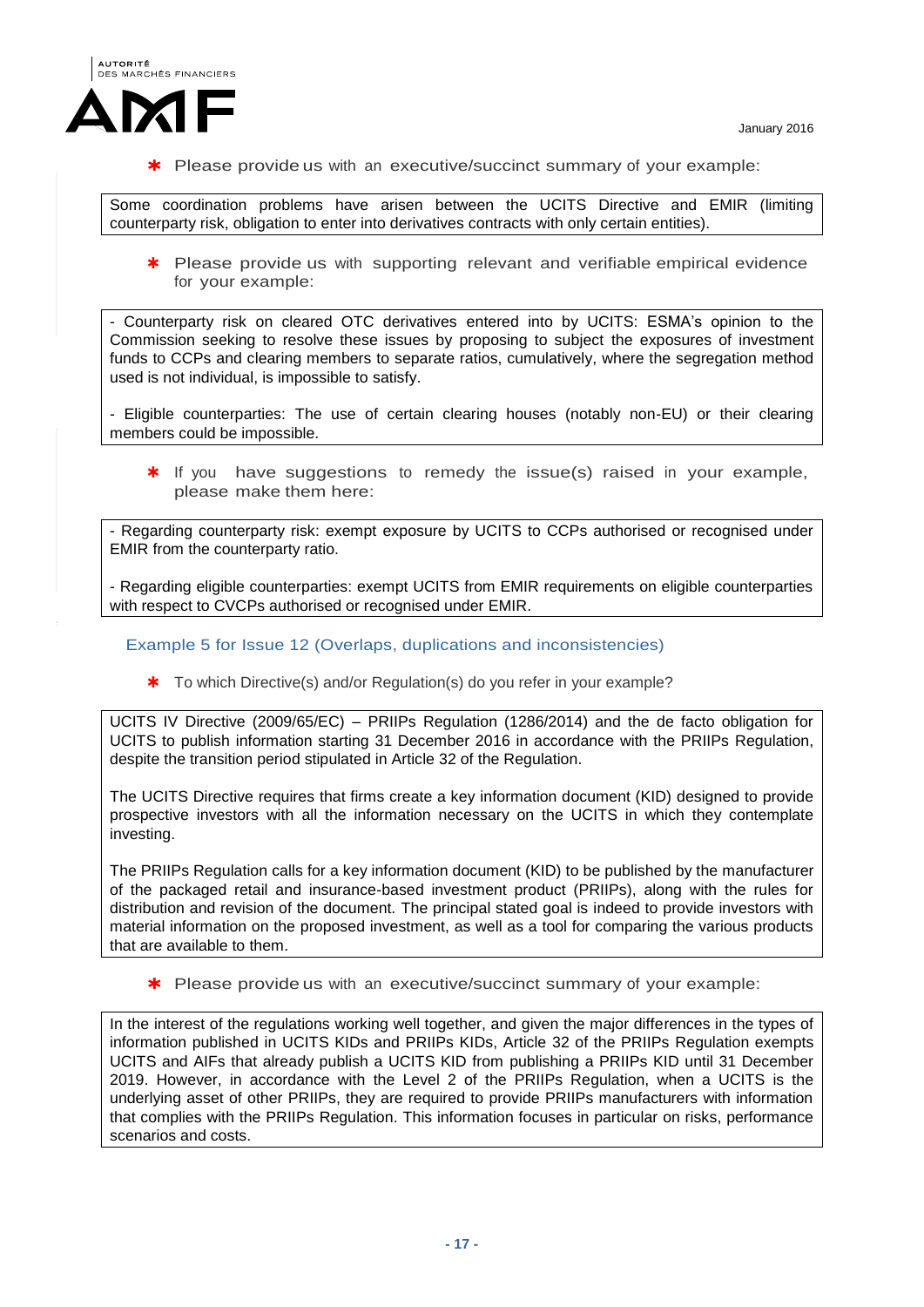

 Please provide us with supporting relevant and verifiable empirical evidence for your example:

The categories of information required by the PRIIPs Regulation are substantially different to those required by the UCITS Directive. Notably, past performances are published as part of the UCITS KID, but only future performance scenarios may be reflected within a PRIIPs KID. The synthetic risk indicator stipulated in the UCITS Directive reflects only market risk, whereas the one called for in the PRIIPs KID is a score that combines market risk and credit risk. Insofar as a UCITS or AIF must prepare, in addition to a UCITS KID, information in accordance with the PRIIPs KID, the exemption given in Article 32 becomes irrelevant and, as a result, investment funds will be penalised because they will have to produce two different sets of information.

 $*$  If you have suggestions to remedy the issue(s) raised in your example, please make them here:

Given that, on the one hand, the Commission has indicated that the UCITS KID does not meet the requirements of the PRIIPs Regulation and, on the other hand, UCITS and AIF managers that were supposed to receive a three-year exemption period have not budgeted the manpower or the funds needed to develop systems that will enable them to comply with the PRIIPs Regulation as of 31 December 2016, the AMF suggests that the entry into force of the PRIIPs Regulation should be delayed by one year.

### Issue 13 – Gaps

While the recently adopted financial legislation has addressed the most pressing issues identified following the financial crisis, it is also important to consider whether they are any significant regulatory gaps. Please indicate to what extent the existing rules have met their objectives and identify any remaining gaps that should be addressed.

How many examples do you want to provide for this issue?

 $\Box$  1 example  $\Box$  2 examples  $\Box$  3 examples  $\Box$  4 examples  $\boxtimes$  5 examples

## Example 1 for Issue 13 (Gaps)

\* To which Directive(s) and/or Regulation(s) do you refer in your example?

Transparency Directive (dealing in particular with the harmonisation of information by a listed issuer and its main shareholders)

\* Please provide us with an executive/succinct summary of your example:

There is no EU regime that oversees empty voting, in particular through the disclosure of net hedging positions in cases where derivatives are used for the purpose of such positions.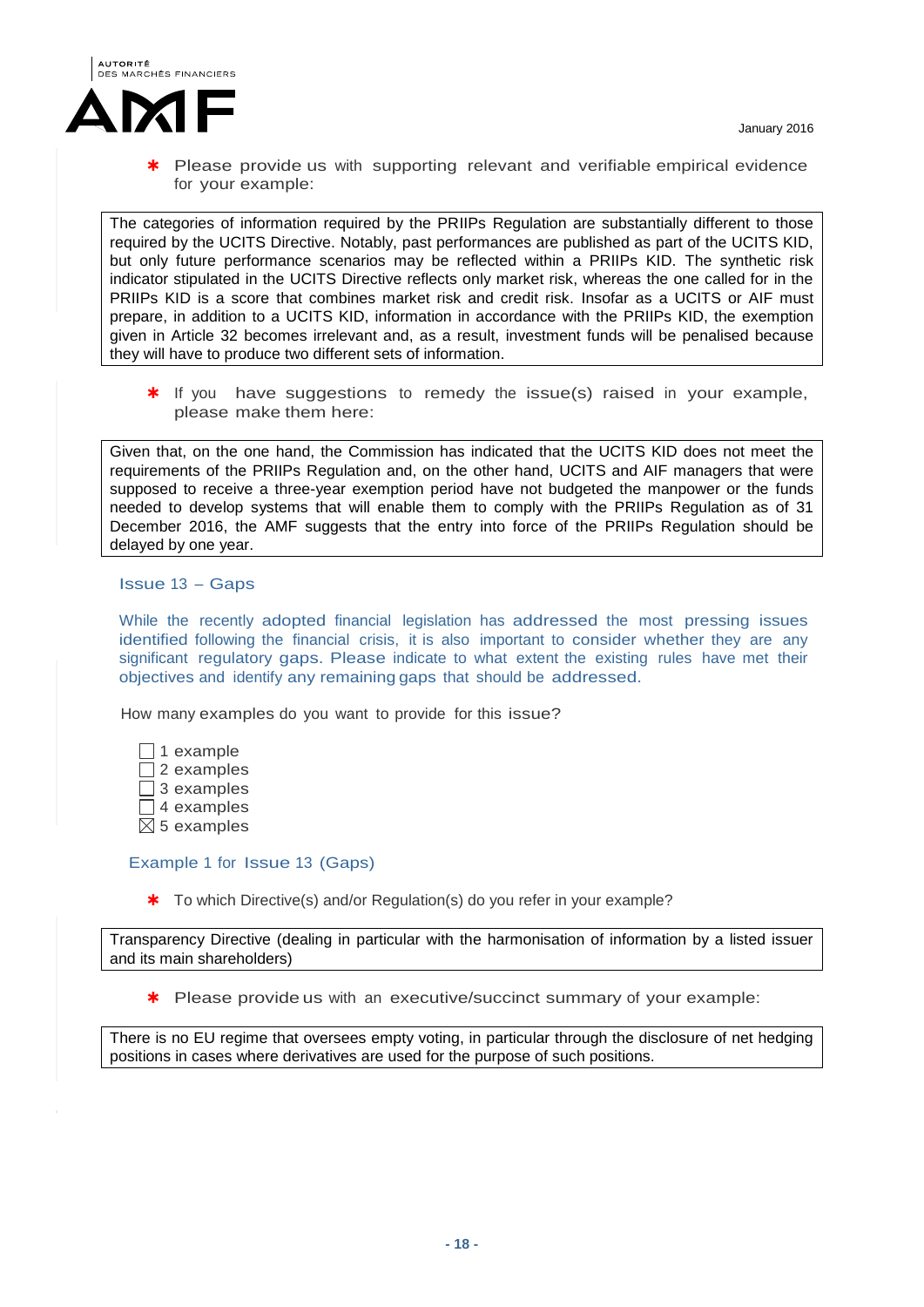

\* Please provide us with supporting relevant and verifiable empirical evidence for your example:

Empty voting, especially during general shareholders' meetings, makes it possible to exercise voting rights without any true economic exposure to the stock. A certain number of concrete cases of "circumstantial" exposure have been witnessed in the EU over the past ten years and discussed in an ESMA report published in 2012.

 $*$  If you have suggestions to remedy the issue(s) raised in your example, please make them here:

The issue of empty voting should be addressed at EU level. This could be done as part of future revision of the Transparency Directive, for example by requiring disclosure of securities lending transactions above a certain threshold during general shareholders' meetings (similar to the French system introduced in October 2010) – with possible penalties for failure to disclose such information, including suspending voting rights – and of net hedging positions.

### Example 2 for Issue 13 (Gaps)

\* To which Directive(s) and/or Regulation(s) do you refer in your example?

EMIR, Recital 73

\* Please provide us with an executive/succinct summary of your example:

Pursuant to EMIR (Article 1 and Title V), the provisions laid out by the regulation in respect of interoperability agreements only apply when the arrangements involve transferable securities or money-market instruments. As a result, arrangements involving derivative contracts are not covered by the regulation, even though they carry a higher transmission risk.

\* Please provide us with supporting relevant and verifiable empirical evidence for your example:

The result is legal uncertainty regarding the treatment of arrangements that has given rise to different interpretations among European institutions (ESMA, ESRB, CCP colleges). These different interpretations are detrimental to the emergence of a truly harmonised framework for CCP oversight.

 $*$  If you have suggestions to remedy the issue(s) raised in your example, please make them here:

Recital 73 of EMIR provides that given the additional complexities involved in an interoperability arrangement between CCPs clearing OTC derivative contracts, it is appropriate at this stage to restrict the scope of interoperability arrangements to transferable securities and money-market instruments. The AMF believes that the risks and complexities attached to such arrangements justify their prohibition.

Example 3 for Issue 13 (Gaps)

\* To which Directive(s) and/or Regulation(s) do you refer in your example?

Prospectus Directive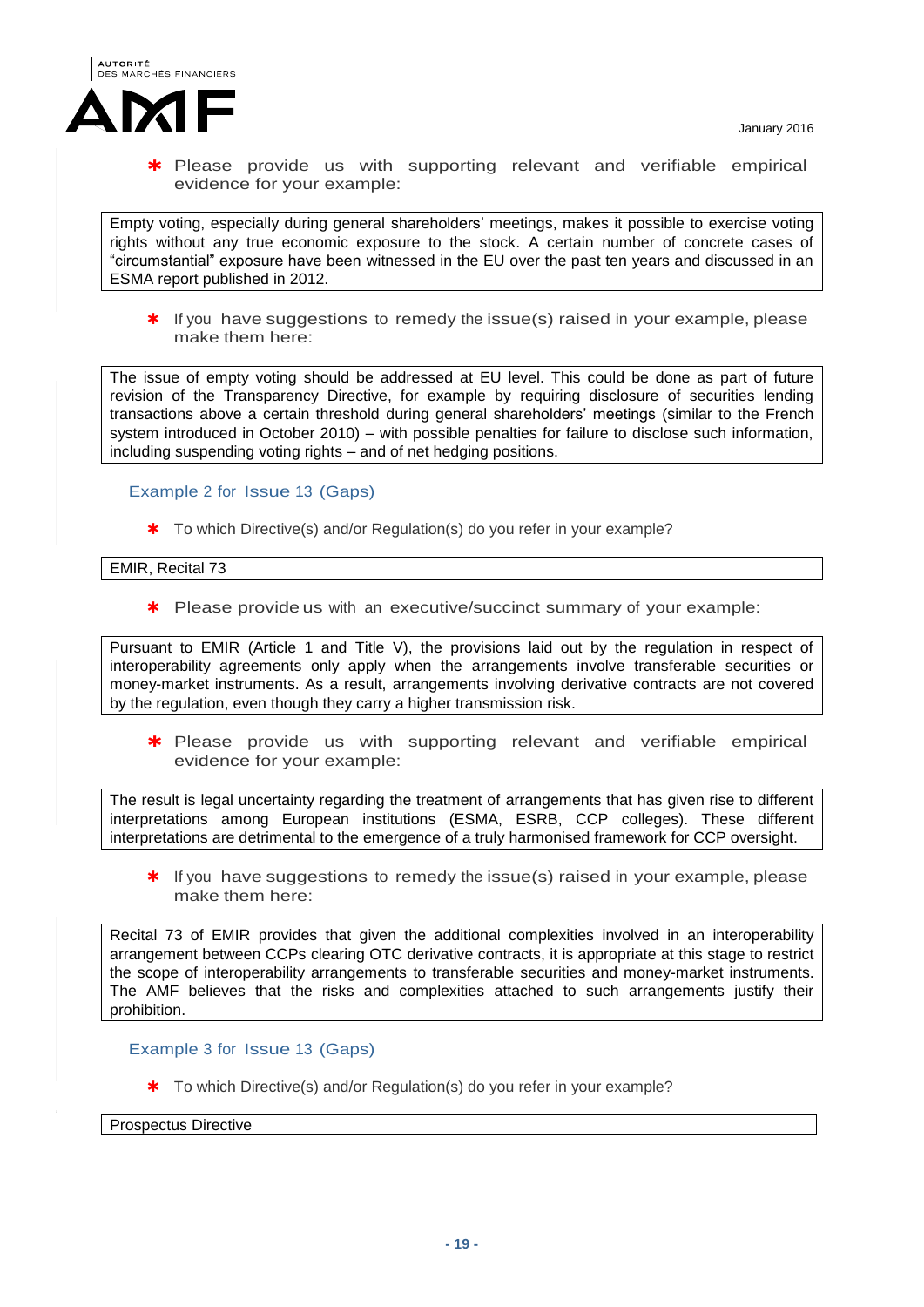

\* Please provide us with an executive/succinct summary of your example:

Proliferation of national investor disclosure standards for equity-based crowdfunding. Lack of EU harmonisation of disclosure by issuers and platforms to investors below the prospectus threshold.

\* Please provide us with supporting relevant and verifiable empirical evidence for your example:

- National regimes: diverse disclosure rules and uneven levels of investor protection. - Investment service provider platforms: few harmonised rules on information to be disclosed.

 $*$  If you have suggestions to remedy the issue(s) raised in your example, please make them here:

With a view to greater convergence among the regimes, specify in the Prospective Directive, or in a recommendation issued by the Commission, the minimum disclosure framework (which should be substantially different from that of the prospectus) and the corresponding liability regime for the platform and the issuer.

Example 4 for Issue 13 (Gaps)

\* To which Directive(s) and/or Regulation(s) do you refer in your example?

AIFM Directive and MiFID 2 (Article 3 on optional exemptions) applying to crowdfunding activities.

\* Please provide us with an executive/succinct summary of your example:

As stated in ESMA Advice 2014/1560 on investment-based crowdfunding released on 18 December 2014 and as revealed by the numerous national regimes, there is some legal uncertainty:

- on the definition and scope of investment services (RTO and investment advice) which form the basis of national regimes under the exemption provided by Article 3 of MiFID;

- as to whether AIFM framework (and to some extent EuVECA and EuSEF) should apply to specific structures using holding companies, as this does not seem to have been the actual intention behind the AIFMD;

- on how to adequately address certain risks, especially for platforms operating outside MiFID.

\* Please provide us with supporting relevant and verifiable empirical evidence for your example:

National regimes, whether based on optional exemptions or the full MiFID regime, illustrate room for interpretation and may lead to some level of fragmentation or – when different interpretations of the same MiFID provisions are concerned – unlevel playing field.

\* If you have suggestions to remedy the issue(s) raised in your example, please make them here:

As acknowledged by the Commission in the CMU Action Plan, it seems premature and disproportionate to attempt to establish a new global European framework for crowdfunding activities. However there would be merit in improving the existing regime by specific changes to AIFMD and MiFID which could, for instance:

- establish a kind of "safe harbour" as regards AIF qualification;

- provide a definition of reception and transmission of orders, notably the notion of "orders";

- create a new optional exemption under Art. 3 which would be better tailored to securitiescrowdfunding;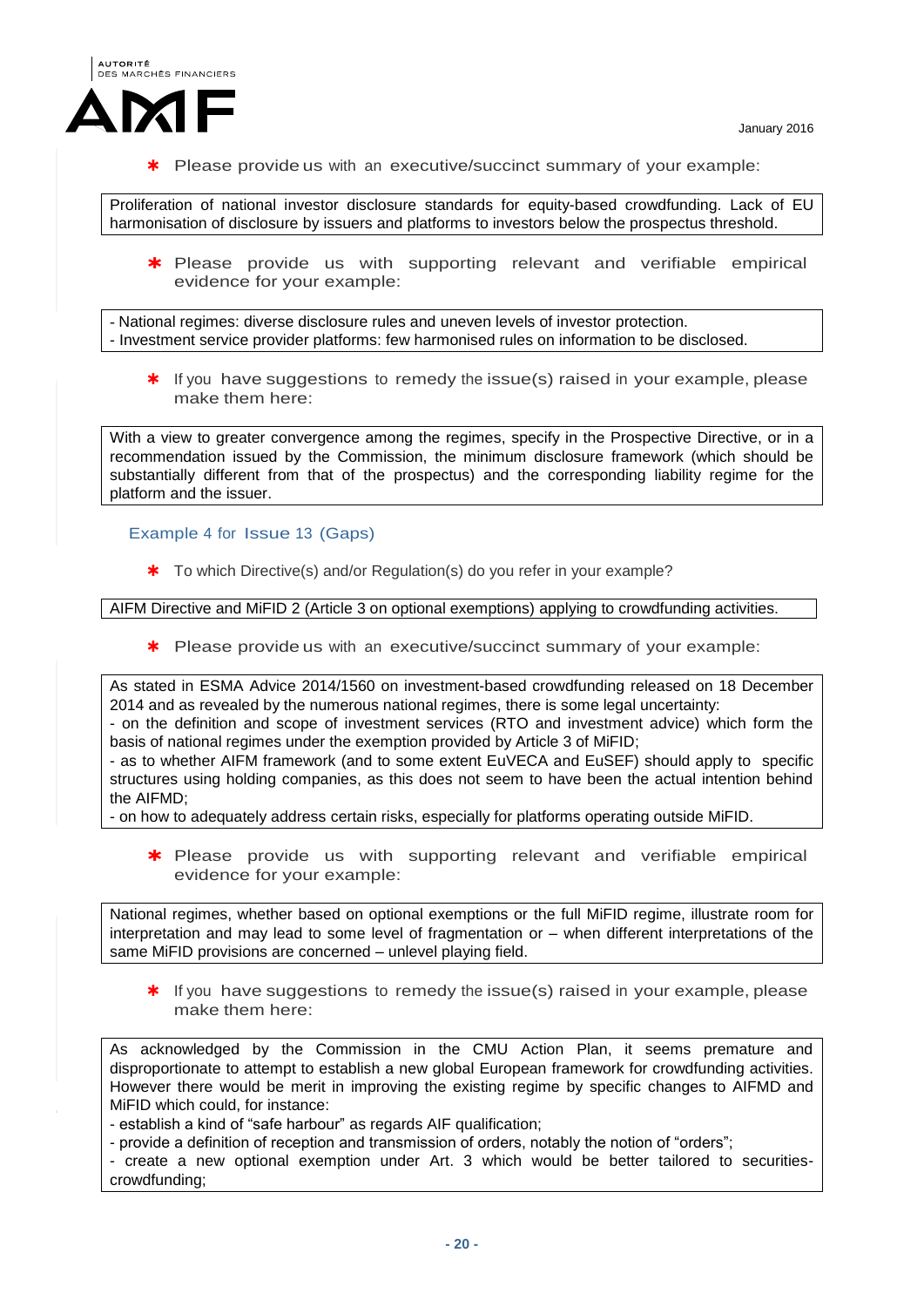

- specify the notion of "personal recommendations to a client" in the definition of investment advice, and how it articulates with a suitability test;

- allow an "opt-in" regime for platforms offering securities which are not financial instruments (and therefore operating outside the scope of MiFID).

## Example 5 for Issue 13 (Gaps)

\* To which Directive(s) and/or Regulation(s) do you refer in your example?

AIFM Directive (2011/61/EU), Articles 37 and 67: Extending the AIFM passport to third countries

The AIFM Directive sets out an EU passport mechanism allowing AIFs managed by an EU manager authorised pursuant to the Directive to be managed and marketed between Member States. The Directive stipulates that one year from its entry into force (i.e. in July 2015), ESMA must issue an opinion on the functioning of the EU passport and its advice on extending the passport mechanism to third countries. If a decision was to be made to extend the AIFM passport mechanism to third countries, managers established in the relevant non-EU jurisdictions could manage EU AIFs, and market AIFs (EU or non-EU) within the EU, via the AIFM passport notification procedure, provided they have been authorised by a Member State of reference. The designation of the Member State of reference is subject to criteria set out in the Directive and which relate to the investment funds' marketing strategy. Authorisation is only possible if the third country manager meets all of the requirements set out in the Directive (unless it can demonstrate that it is impossible to meet a requirement owing to a national regulatory provision that has an equivalent effect notably with respect to investor protection).

\* Please provide us with an executive/succinct summary of your example:

The Directive does not clearly specify the criteria that must be fulfilled for a positive recommendation of the passport extension. It covers, for example, *"the potential market disruptions and distortions in competition (level playing field) or any general or specific difficulties which EU AIFMs encounter in establishing themselves or marketing AIFs they manage in any third country",* but does not provide any further detail on the substance of this requirement.

\* Please provide us with supporting relevant and verifiable empirical evidence for your example:

The lack of a clear and objective methodology may undermine the fair treatment of non-EU jurisdictions, which may fear being scrutinized according to fluctuating and subjective criteria. The feeling caused by the lack of a clear and objective methodology for the relevant third countries could be detrimental to the appeal of the AIFM passport for non-EU firms, who may instead prefer bilateral negotiations with one or more EU Member States. The Directive is also silent on numerous aspects inherent to how the passport functions, notably on the criteria according to which third country managers may avail themselves of local regulations in order to be exempt from the requirements of the AIFM Directive. A lack of convergence on these issues in the EU could result in participants being treated differently and threaten healthy and fair competition on the EU market. Lastly, the approach taken in the AIFM Directive to the regime that applies to non-EU firms is different to the one adopted in other European texts. Such is the case, for example, of the MiFID 2 Directive (2014/65/EU), which requires a third country equivalence decision by the Commission. This lack of harmonisation in the regime that applies to third country market participants under EU law could affect the clarity of EU law in that respect. Furthermore, it does not allow EU institutions to put the experience gained in the context of one legislative text to use in the work they must perform under other regulations/directives.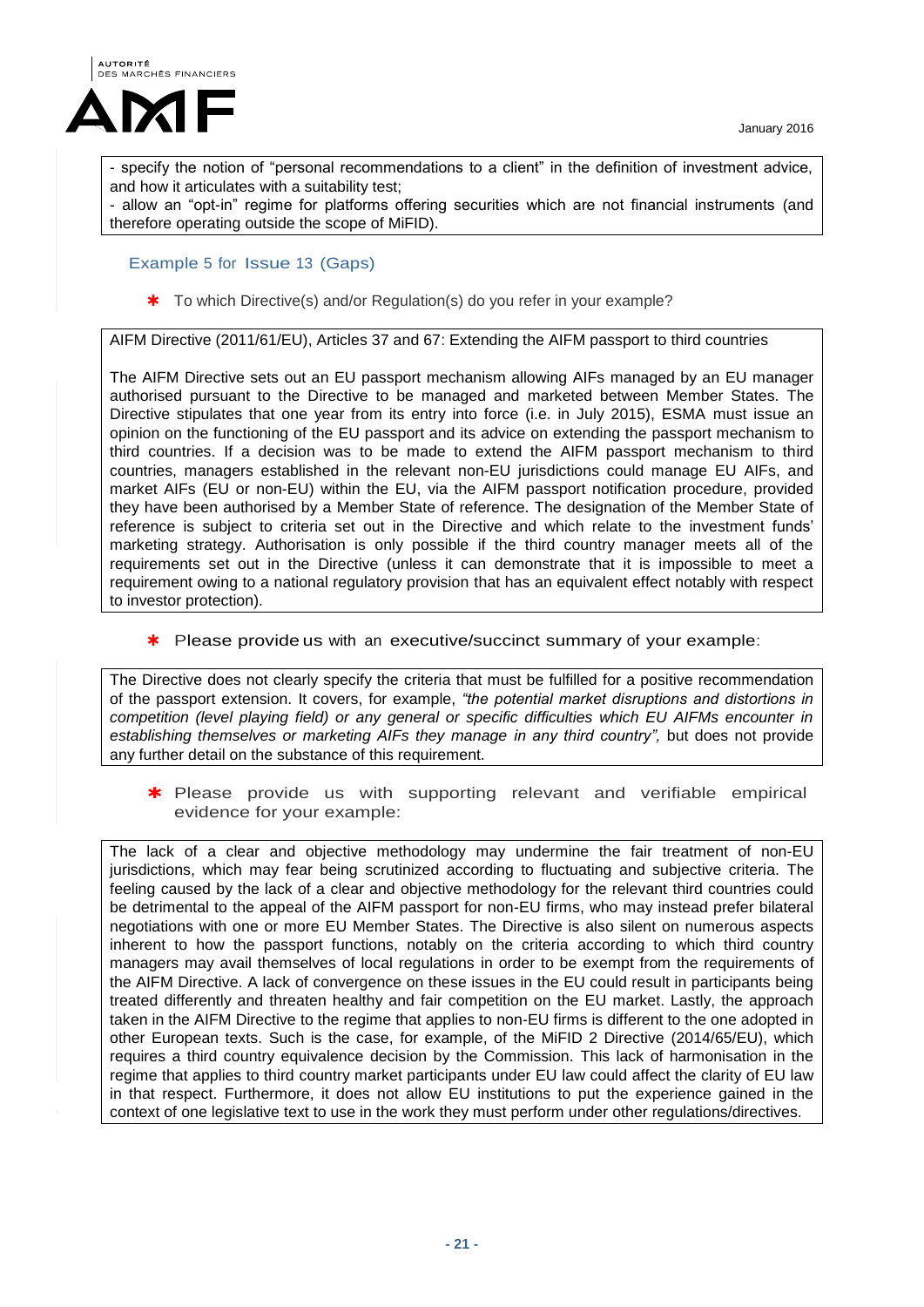

It is vital that the Commission clarify these various criteria publicly and objectively. Such clarifications are essential in order for markets to operate soundly and for EU institutions to maintain their image. It is also important for the EU, to the extent possible, to adopt a consistent approach with respect to third countries in order to defend the EU's internal competitiveness.

### **D. Rules giving rise to possible other unintended consequences**

You can select one or more issues, or leave all issues unselected

 $\boxtimes$  Issue 14 - Risk  $\Box$  Issue 15 - Procyclicality

Issue 14 – Risk

EU rules have been put in place to reduce risk in the financial system and to discourage excessive risk-taking, without unduly dampening sustainable growth. However, this may have led to risk being shifted elsewhere within the financial system to avoid regulation or indeed the rules unintentionally may have led to less resilient financial institutions. Please indicate whether, how and why in your view such unintended consequences have emerged.

How many examples do you want to provide for this issue?

 $\boxtimes$  1 example  $\Box$  2 examples  $\Box$  3 examples  $\Box$  4 examples  $\Box$  5 examples

#### Example 1 for Issue 14 (Risk)

\* To which Directive(s) and/or Regulation(s) do you refer in your example?

#### EMIR, Article 5

\* Please provide us with an executive/succinct summary of your example:

Certain sudden changes affecting the market (significant reduction in liquidity of a product subject to a clearing obligation, risk of default or a CCP or major clearing member becoming unable to perform) can render maintaining the clearing obligation counterproductive. This could be the case, for example, if a series of CDS became illiquid or if a new series lacked sufficient liquidity to necessarily have to be cleared. This could also be the case if a CCP that initially offered clearing for a given product were to decide, for whatever reason, to no longer offer this service. But the current mechanism does not allow ESMA to remove a product from the scope of the clearing obligation without adjusting its technical standards, a procedure that may be considered too lengthy in such circumstances.

\* Please provide us with supporting relevant and verifiable empirical evidence for your example:

The potential for a regulatory obligation to amplify a crisis situation.